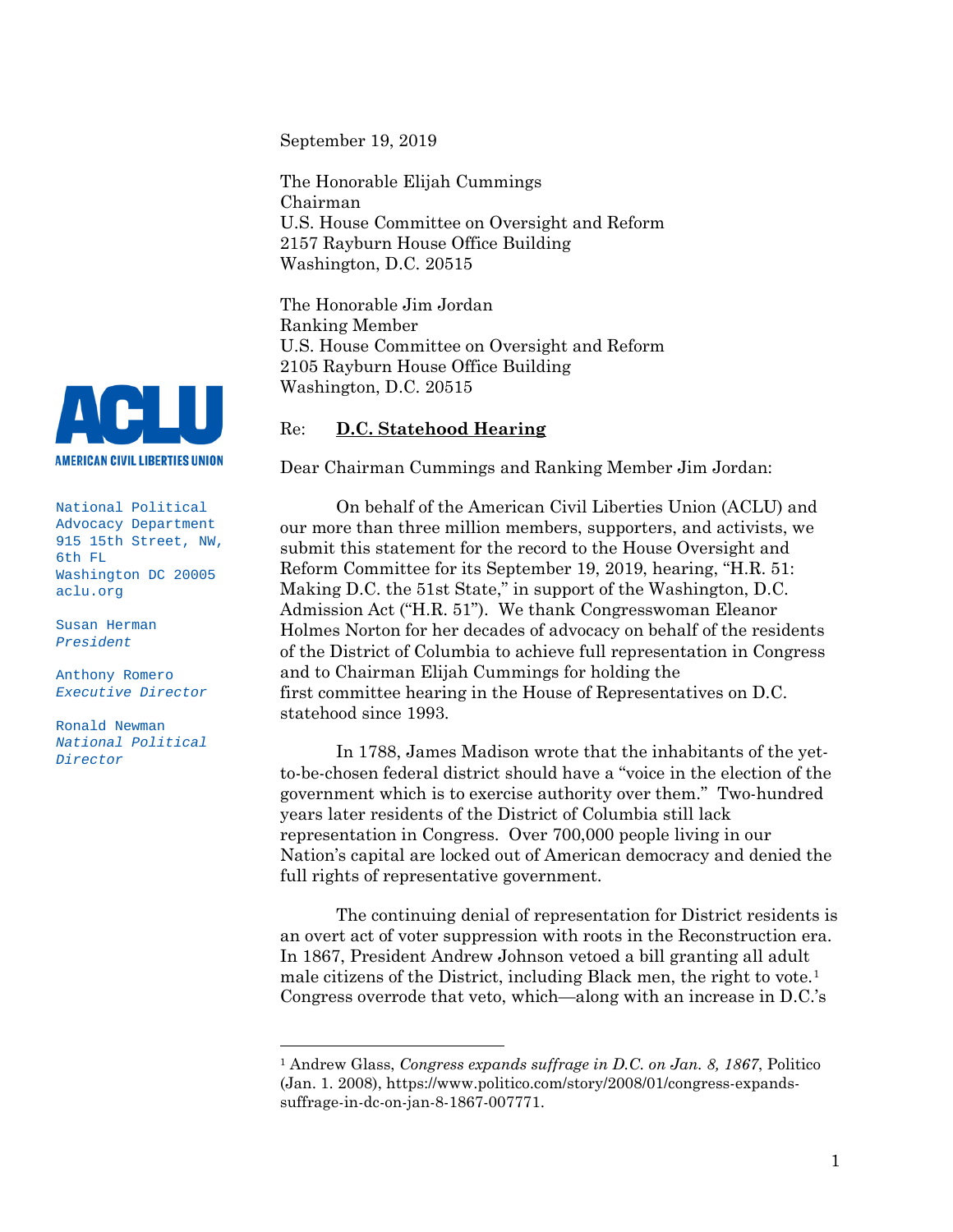Black population from 19% in 1860 to 33% in 1870[2—](#page-1-0)granted "significant influence in electoral politics" to Black Washingtonians.[3](#page-1-1) District residents elected the first Black municipal office holder by the late 1860s, and Black men like Lewis H. Douglass were given a platform from which to spearhead the fight against segregation. But just as activists like Douglass began to exercise their power, Congress replaced D.C.'s territorial government, including its popularly elected House of Delegates, with three presidentially appointed commissioners.[4](#page-1-2)

The goal of this move was unmistakable: disenfranchising an increasingly politically active Black community.[5](#page-1-3) Indeed, in his filibuster against the Federal Elections Act of 1890, Senator John Tyler Morgan of Alabama, one of the most prominent and outspoken white supremacists of the Jim Crow era, cited D.C. as a model for a national segregationist policy:[6](#page-1-4)

[T]he negroes came into this District from Virginia and Maryland and from other places  $\dots$  and  $\Box$  took possession of a certain part of the political power ... and there was but one way to get out... [by] deny[ing] the right of suffrage entirely to every human being in the District and have every office here controlled by appointment instead of by election . . . . in order to get rid of this load of negro suffrage that was flooded in upon them.[7](#page-1-5)

To Morgan, it was necessary to "burn down the barn to get rid of the rats."[8](#page-1-6) "[T]he rats being the negro population and the barn being the government of the District of Columbia."[9](#page-1-7) The continued disenfranchisement of D.C. residents perpetuates both, a shameful policy of a racist past and Morgan's legacy. It is beyond time to rectify this by giving D.C. the true autonomy and self-governance that comes with statehood.

H.R. 51 would grant statehood to the residential areas of the current District of Columbia as the State of Washington, Douglass Commonwealth. The bill outlines a process to elect two senators and one representative for the new state. It also outlines the state's physical boundaries and the transfer of territorial, legal, and judicial jurisdiction and

<span id="page-1-6"></span><sup>8</sup> *Id.* 

 $\overline{a}$ 

<span id="page-1-7"></span><sup>9</sup> *Id.*

<span id="page-1-0"></span><sup>2</sup> *Demographic Characteristics of the District and Metro Area*, D.C. Office of Planning (May 23, 2012), https://planning.dc.gov/sites/default/files/dc/sites/op/publication/attachments/Chapter%25202.pdf.

<span id="page-1-1"></span><sup>3</sup> Kate Masur, *Capital Injustice*, N.Y. Times (Mar. 28, 2011), https://www.nytimes.com/2011/03/29/opinion/ 29masur.html.

<span id="page-1-2"></span><sup>4</sup> *History of Local Government in Washington, D.C.*, DC Vote, https://www.dcvote.org/insidedc/history-local-government-washington-dc (last visited Sept. 12, 2019).

<span id="page-1-3"></span><sup>5</sup> *See* Masur, *supra* note 3.

<span id="page-1-4"></span><sup>6</sup> Thomas Adams Upchurch, *Senator John Tyler Morgan and the Genesis of Jim Crow Ideology, 1889- 1891*, Alabama Review 57, 110-31 (April 2004).

<span id="page-1-5"></span><sup>7</sup> Harry S. Jaffe and Tom Sherwood, *Dream City: Race, Power, and the Decline of Washington, D.C.* 8 (2014 ed.).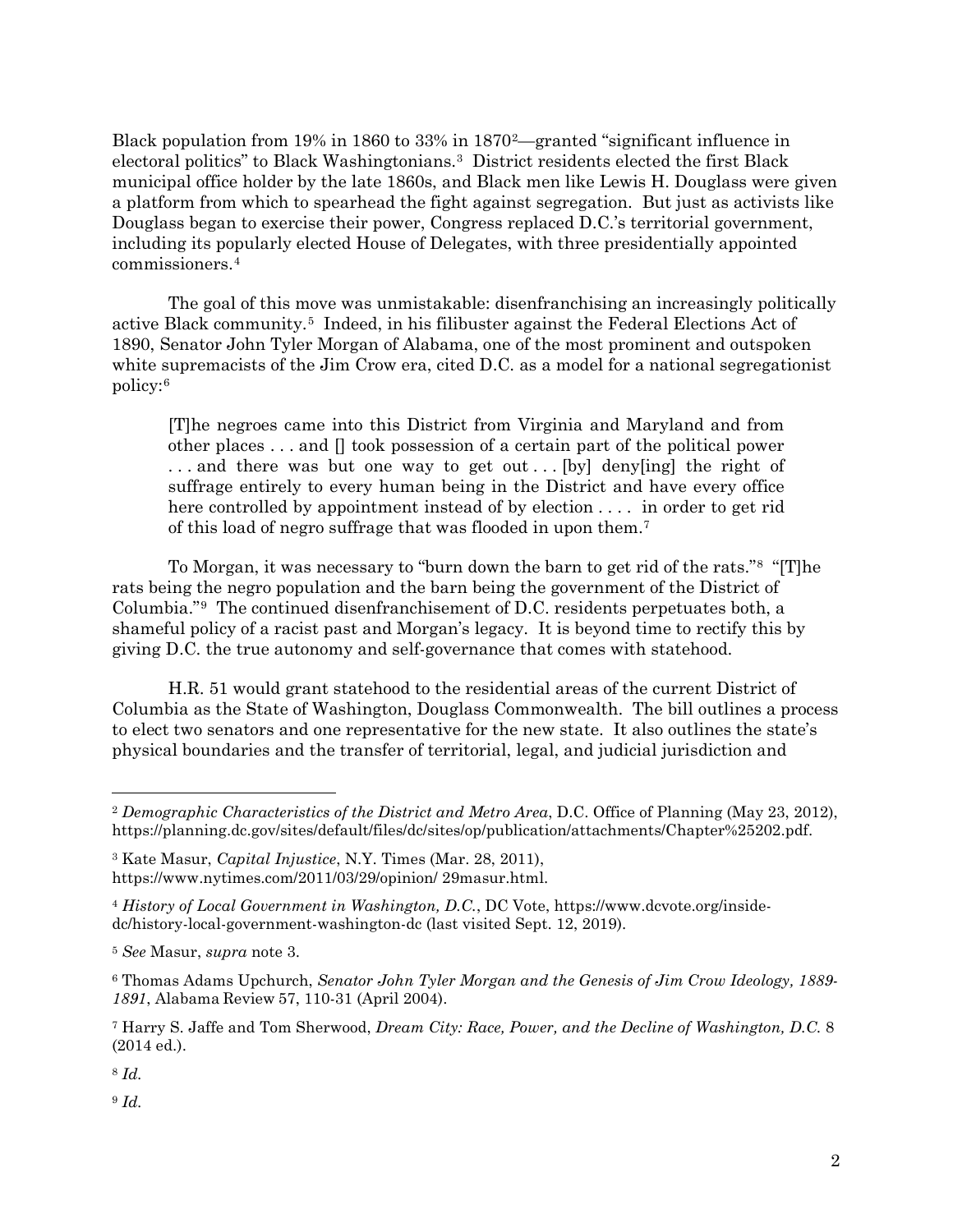authorities to the new state. In addition, it defines the reduced federal territory that would remain the District of Columbia and serve as the seat of the federal government.

Our testimony today covers two points. First, D.C. residents deserve full representation in our national government. Decisions on policies that impact D.C. residents' rights, liberties, health, and welfare are routinely made by Congress—a body that neither represents their interests nor is politically accountable for its decisions regarding the District.D.C. residents pay taxes, serve on juries, fight in wars, and contribute to our country's prosperity; they deserve equal representation in their own government. Second, in granting statehood through an act of Congress, H.R. 51 is a valid and defensible exercise of congressional power. The Constitution says that a state's government must be "republican in form" for admission. And the Supreme Court held in the 1849 case of *Luther v. Borden*, that the decision of whether or not that requirement has been met "rests with Congress." By any measure, H.R. 51 ensures that the State of Washington, Douglass Commonwealth passes this test.

## **I. Congress Should Grant D.C. Residents Full and Equal Representation**

The Home Rule Act of 1973 gave District residents the power to elect a mayor and council for the first time.[10](#page-2-0) Today, residents elect 13 councilmembers who exercise legislative authority over the District.<sup>[11](#page-2-1)</sup> The council and the mayor serve as co-equal branches of government and council committees conduct oversight of D.C. executive agencies.[12](#page-2-2)

D.C. residents also elect Advisory Neighborhood Commissioners who advise the council on hyper-local concerns in each of the District's eight wards.[13](#page-2-3) A democratically elected attorney general helps enforce the laws of the District, provides legal advice to District agencies, and is charged with upholding the public interest.[14](#page-2-4) And "[t]he judicial power of the District is vested in the District of Columbia Court of Appeals and the Superior Court of the District of Columbia."[15](#page-2-5) Finally, D.C. has one seat in the House of Representatives.[16](#page-2-6) This representative, currently Congresswoman Eleanor Holmes Norton,<sup>[17](#page-2-7)</sup> has the "right of debate." She is not a voting member of the chamber.<sup>[18](#page-2-8)</sup>

<span id="page-2-3"></span><sup>13</sup> D.C. Code Ann. § 1-309.01.

<span id="page-2-4"></span><sup>14</sup> *Id.* § 1-204.35.

 $\overline{a}$ 

<span id="page-2-5"></span><sup>15</sup> *Id.* § 1-204.31.

<span id="page-2-6"></span><sup>16</sup> *Id.* § 1-401.

<span id="page-2-7"></span><sup>17</sup> *About Eleanor*, Congresswoman Eleanor Holmes Norton, https://norton.house.gov/about (last visited Sept. 12, 2019).

<span id="page-2-8"></span><sup>18</sup> D.C. Code Ann. § 1-401.

<span id="page-2-0"></span><sup>10</sup> D.C. Code Ann. § 1-201.01 *et seq.*

<span id="page-2-1"></span><sup>11</sup> *Id.* §§ 1- 204.01, 204.04.

<span id="page-2-2"></span><sup>&</sup>lt;sup>12</sup> *About the Council*, Council of the District of Columbia, https://dccouncil.us/about-the-council/ (last visited Sept. 12, 2019).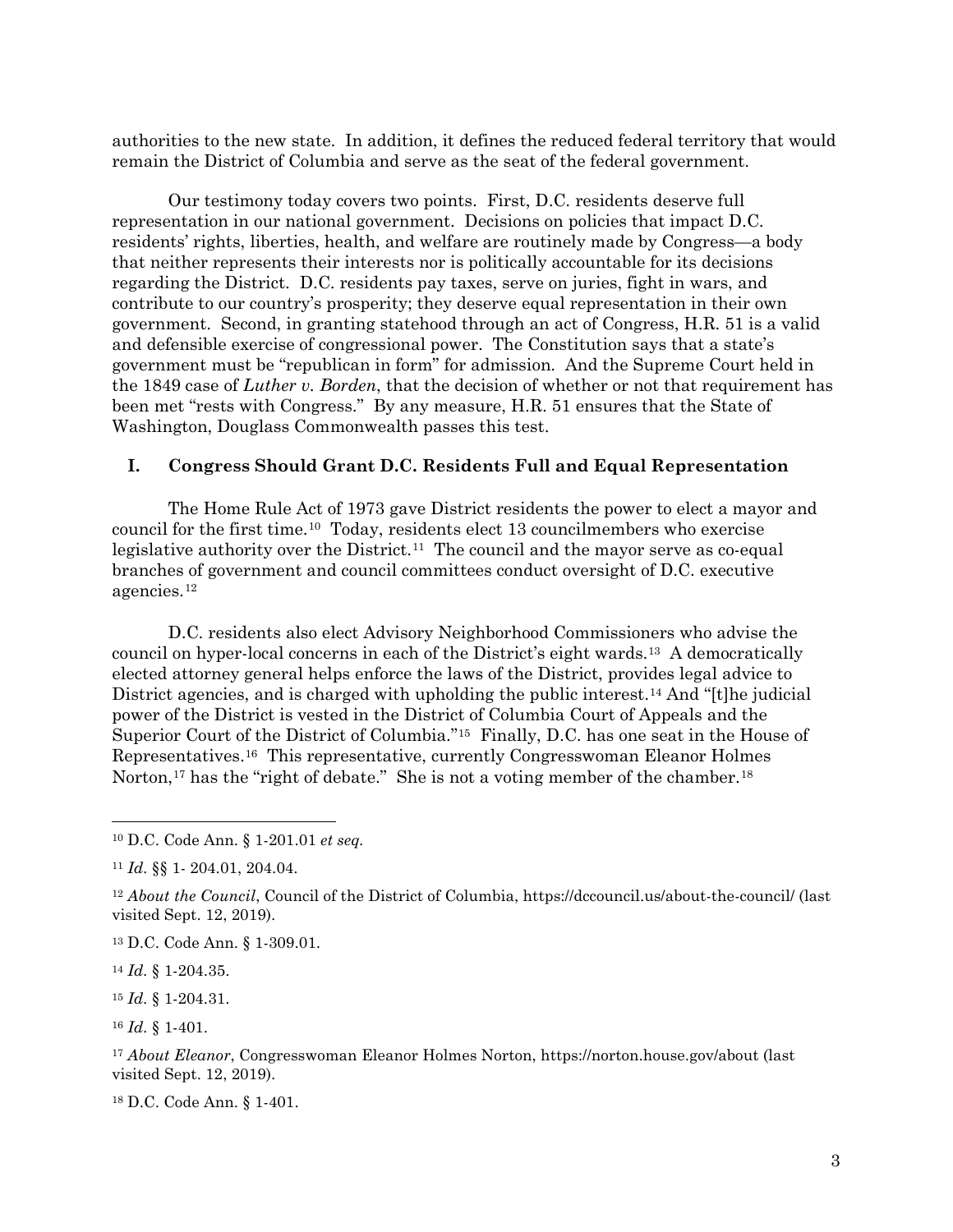Notwithstanding D.C.'s fully functioning local government, Congress essentially exercises authoritarian rule over the District and its residents. Indeed, several features of Congress's understood authority over the District ensure that Congress will routinely encroach on its autonomy. For example, legislation passed by the D.C. Council and signed by the mayor into law must still go through congressional review before taking effect.<sup>[19](#page-3-0)</sup> And even when it does, Congress can repeal it.<sup>[20](#page-3-1)</sup> In this way, representatives from other states, elected by other constituents with no ties to D.C., are free to impose their own policy preferences on the District. And District residents have no recourse to hold them accountable through a democratic process.<sup>[21](#page-3-2)</sup> Oftentimes, the policies forced upon D.C. advance polarizing ideologies to score political points while gravely impacting the lives of District residents in the process. For example:

- In 1981, the D.C. Council repealed the death penalty. However, in 1992, at the request of a Senator from Alabama, Congress ordered a voter referendum to reinstate the death penalty. At the time, D.C.'s population was 70% Black. It was not lost on D.C. residents and lawmakers that the referendum would have disproportionate consequences on Black residents.[22](#page-3-3) D.C. residents voted against reinstatement and ultimately defeated the referendum.
- In 1989, Congress inserted a provision known as the Armstrong Amendment into the D.C. Appropriations Act. The Amendment permitted religiously affiliated schools to discriminate on the basis of sexual orientation. In 1990, Congress codified the policy into D.C. law. The provision remained in effect until 2015, when the Council repealed it.
- In 1998, Republicans in Congress prevented the District from using its own funds to pay for needle exchange programs to stem the spread of HIV/AIDS. By the time legislation lifted the needle exchange ban in 2007, D.C. had the highest rate of  $HIV/ALDS$  in the country.<sup>[23](#page-3-4)</sup> It is estimated that hundreds<sup>[24](#page-3-5)</sup> of District residents died (and continue to die) because of this deadly instance of congressional meddling.[25](#page-3-6)

 $\overline{a}$ 

<span id="page-3-4"></span><sup>23</sup> *DC Needle Exchange Program Prevented 120 New Cases of HIV in Two Years*, George Washington University (Sept. 3, 2015), https://publichealth.gwu.edu/content/dc-needle-exchange-programprevented-120-new-cases-hiv-two-years.

<span id="page-3-5"></span><sup>24</sup> Lauren Ober, *Once-Controversial D.C. Needle Exchange Found To Save Money — And Lives*, WAMU (Sept. 25, 2015), https://wamu.org/story/15/09/25/dc\_needle\_exchange/.

<span id="page-3-0"></span><sup>19</sup> *How a Bill Becomes a Law*, Council of the District of Columbia, https://dccouncil.us/how-a-billbecomes-a-law/ (last visited Sept. 12, 2019).

<span id="page-3-1"></span><sup>20</sup> D.C. Code Ann. §§ 1-206.01-03 (discussing Congress's plenary power over the D.C. Council).

<span id="page-3-2"></span><sup>21</sup> *Id.* §§ 1- 204.01, 204.04.

<span id="page-3-3"></span><sup>22</sup> Neil Lewis, *Issues of Race and Home Rule Confound Death Penalty Vote in Washington*, N.Y. Times (Nov. 1, 1992), [https://www.nytimes.com/1992/11/01/us/issues-of-race-and-home-rule](https://www.nytimes.com/1992/11/01/us/issues-of-race-and-home-rule-confound-death-penalty-vote-in-washington.html)[confound-death-penalty-vote-in-washington.html.](https://www.nytimes.com/1992/11/01/us/issues-of-race-and-home-rule-confound-death-penalty-vote-in-washington.html)

<span id="page-3-6"></span><sup>&</sup>lt;sup>25</sup> New HIV and AIDS cases from intravenous drug use began declining in 2008, but they fell more sharply in 2009. Lena Sun, *AIDS remains an epidemic in District, but new cases on decline, report finds*, Washington Post (Jun. 15, 2011), https://www.washingtonpost.com/local/aids-infection-rate-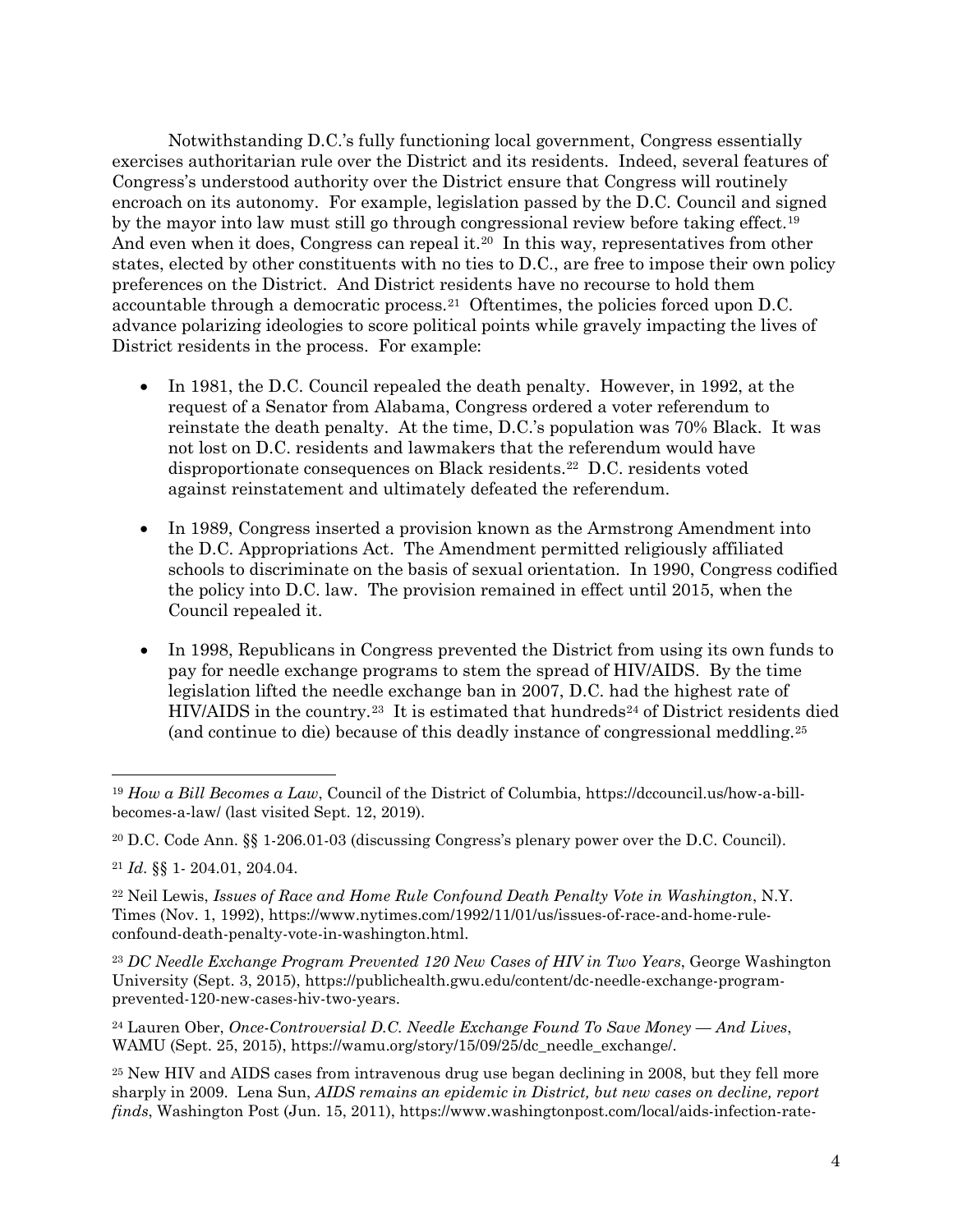- In 2010, two senators from Arizona and Montana sought to loosen D.C.'s gun laws with a bill repealing the District's ban on assault weapons and high-capacity magazines and lifting gun registration requirements.[26](#page-4-0)
- In 2016 alone, there were "25 different attempts by Members of Congress to overturn, overrule, or change local Washington, D.C. laws."[27](#page-4-1)
- In 2018, House Republicans led by a Representative of Utah attempted to repeal D.C.'s death with dignity law,<sup>[28](#page-4-2)</sup> which passed the D.C. Council with a vote of 11-2 and which two-thirds of D.C. voters supported.[29](#page-4-3)
- Congress regularly attaches a rider known as the Dornan Amendment to an annual appropriations bill, blocking the District from using its own local tax dollars to provide abortion coverage for individuals enrolled in Medicaid—something states are free to do. Bans on insurance coverage for abortion disproportionately harm poor women, and particularly poor women of color.[30](#page-4-4)

The District's lack of control over its courts and criminal system has also had profound impacts on the lives of thousands of D.C. residents. The federal government has controlled D.C.'s courts and criminal justice system since 1997. Unlike states, where judges are either appointed by state officials or elected, D.C. Superior and Appeals Court judges are appointed by the President and confirmed by the U.S. Senate, where District residents have no representation at all.<sup>[31](#page-4-5)</sup>

The courthouses in which these judges sit are guarded by U.S. Marshalls. This has consequences for District residents who interact with the local court system. A particularly serious one: unlike D.C.'s local law enforcement agencies, U.S. Marshalls cooperate with ICE detainers. Thus, despite the fact that its elected representatives have declared it a

remains-epidemic-in-district-report-

 $\overline{a}$ 

finds/2011/06/15/AGpHyuVH\_story.html?utm\_term=.3b73c6fe331e.

<span id="page-4-1"></span><sup>27</sup> *2016 Attacks on DC's Home Rule*, DC Vote, https://www.dcvote.org/2016-attacks-dcs-home-rule (last visited Sept. 12, 2019).

<span id="page-4-2"></span><sup>28</sup> DC Code § 7-661.01 *et seq*.

<span id="page-4-3"></span><sup>29</sup> Mikaela Lefrak, *'Death With Dignity' Law Goes Into Effect In D.C. As Congress Pushes To Repeal It*, WAMU (Jul. 18, 2017), https://wamu.org/story/17/07/18/death-dignity-goes-effect-d-c-congresspushes-repeal/.

<span id="page-4-4"></span><sup>30</sup> *Research Brief: The Impact of Medicaid Coverage Restrictions on Abortion*, Ibis Reproductive Health (Nov.

2015), https://ibisreproductivehealth.org/sites/default/files/files/publications/ResearchBriefImpactofM edicaidRestrictions.pdf.

<span id="page-4-5"></span><sup>31</sup> D.C. Code Ann. § 1-204.33.

<span id="page-4-0"></span><sup>26</sup> *Norton Releases First Details of Tester-McCain/Childers Gun Bill in Preparation for Meeting Wed.*, Press Release, Congresswoman Eleanor Holmes Norton, (May 4, 2010), https://norton.house.gov/media-center/press-releases/norton-releases-first-detalis-of-testermccainchilders-gun-bill-in.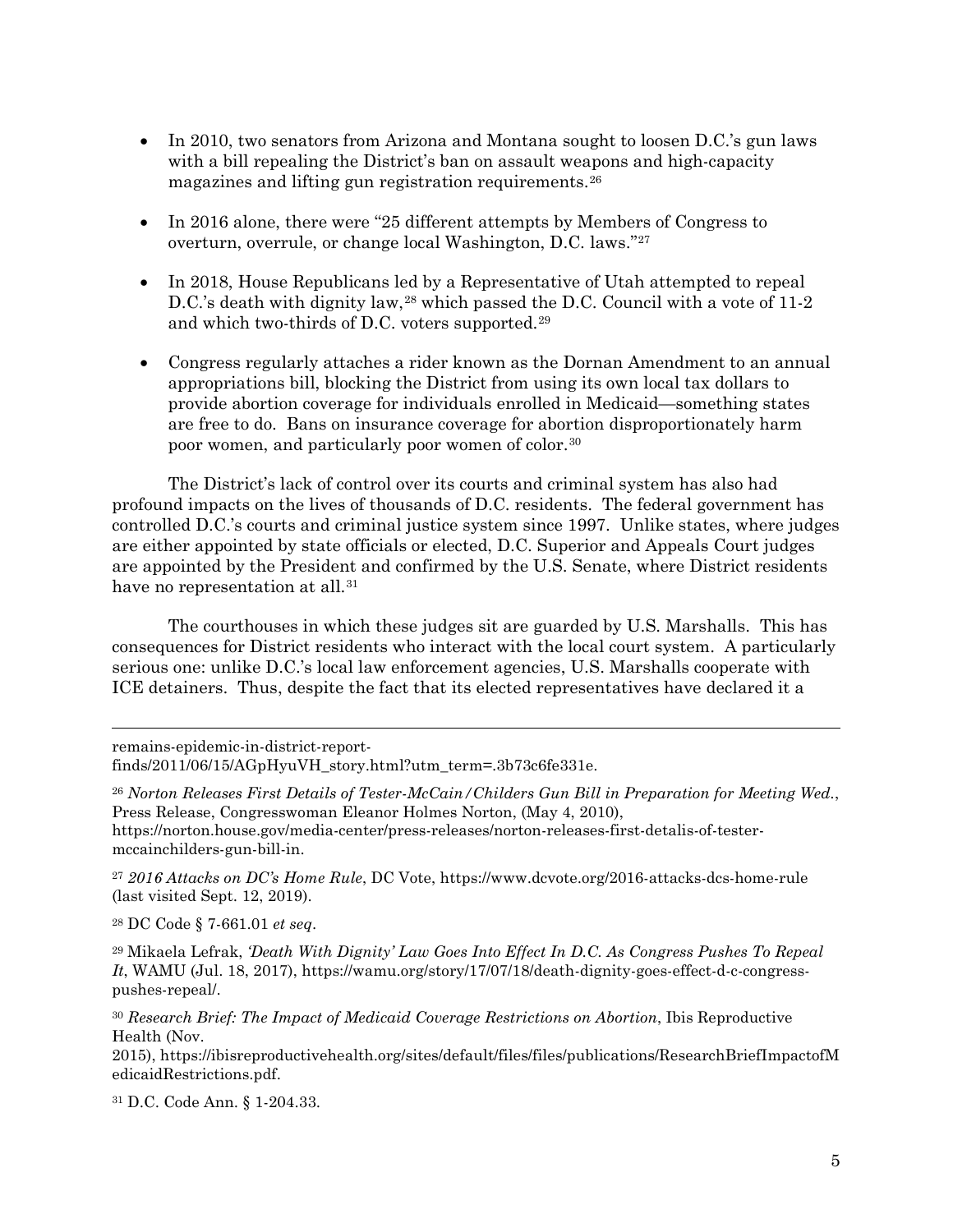"Sanctuary City," D.C. cannot effectively protect immigrants from deportation if they visit or appear in its courts.[32](#page-5-0)

Perhaps the most significant criminal justice consequence of D.C.'s lack of statehood is the District's lack of control over local prosecutions. D.C. has a locally elected attorney general who serves as the chief juvenile prosecutor for the District. However, all juvenile felonies and various adult misdemeanors are prosecuted by a federally appointed U.S. Attorney who has little incentive to be transparent with the D.C. community. Moreover, as many other cities and states, D.C. residents have elected district attorneys seeking to reform criminal justice policies in progressive ways, but the U.S. Attorney is not accountable to voters in the way district attorneys are in states. For that reason, prosecutorial reform—key to combating mass incarceration—has proved unattainable. As recently as September 2019, the District's U.S. Attorney took steps to aggressively oppose effective sentencing reforms backed by locally elected officials, even going as far as spreading misinformation to undermine locally elected leaders.<sup>[33](#page-5-1)</sup> Today, as a state, D.C. would have the highest incarceration rate in the country.<sup>[34](#page-5-2)</sup>

Additionally, because D.C. is not a state and has no prisons, persons convicted of D.C. offenses are placed in the custody of the Federal Bureau of Prisons, which may house them as far away as California and Arizona. Inmates in federal custody are less likely to maintain close family ties during their incarceration due to the distance and expense for family members to travel to visit. This harms their efforts at rehabilitation and reintegration, because maintaining familial and community bonds is essential to successful rehabilitation both during and after incarceration. One inmate from the District held in a New Jersey prison reflected: "Not being able to see your family in some years can make you forget about life. It can make you think your life is in prison, there's no hope outside that wall." [35](#page-5-3)

D.C. also lacks control over its parole system. All parole and supervised release decisions for D.C.'s returning citizens are made by the federal U.S. Parole Commission instead of a local agency (as it is in the states), making local reform impossible. In 2018, about 76 percent of the U.S. Parole Commission's caseload, or 6,521 people, were D.C. Code offenders.

<span id="page-5-0"></span><sup>32</sup> Martin Austermuhle, *Marshal Law: D.C. Is A Sanctuary City, But That Status Stops At The Courthouse Door*, WAMU (Sept. 20, 2018), https://wamu.org/story/18/09/20/marshal-law-d-csanctuary-city-status-stops-courthouse-door/.

<span id="page-5-1"></span><sup>33</sup> Mark Joseph Stern, *D.C. Residents Aren't Buying a Trump-Appointed Prosecutor's Campaign Against Criminal Justice Reform*, Slate (Sept. 6 2019), https://slate.com/news-andpolitics/2019/09/dc-us-attorney-blocks-community-from-community-event.html.

<span id="page-5-2"></span><sup>34</sup> *District of Columbia and NATO incarceration comparison*, Prison Policy Initiative (2018), https://www.prisonpolicy.org/graphs/NATO2018/DC.html.

<span id="page-5-3"></span><sup>35</sup> Martin Austermuhle, *D.C. Inmates Serve Time Hundreds Of Miles From Home. Is It Time To Bring Them Back?*, WAMU (Aug. 10, 2017), https://wamu.org/story/17/08/10/d-c-inmates-servingtime-means-hundreds-miles-home-time-bring-back/.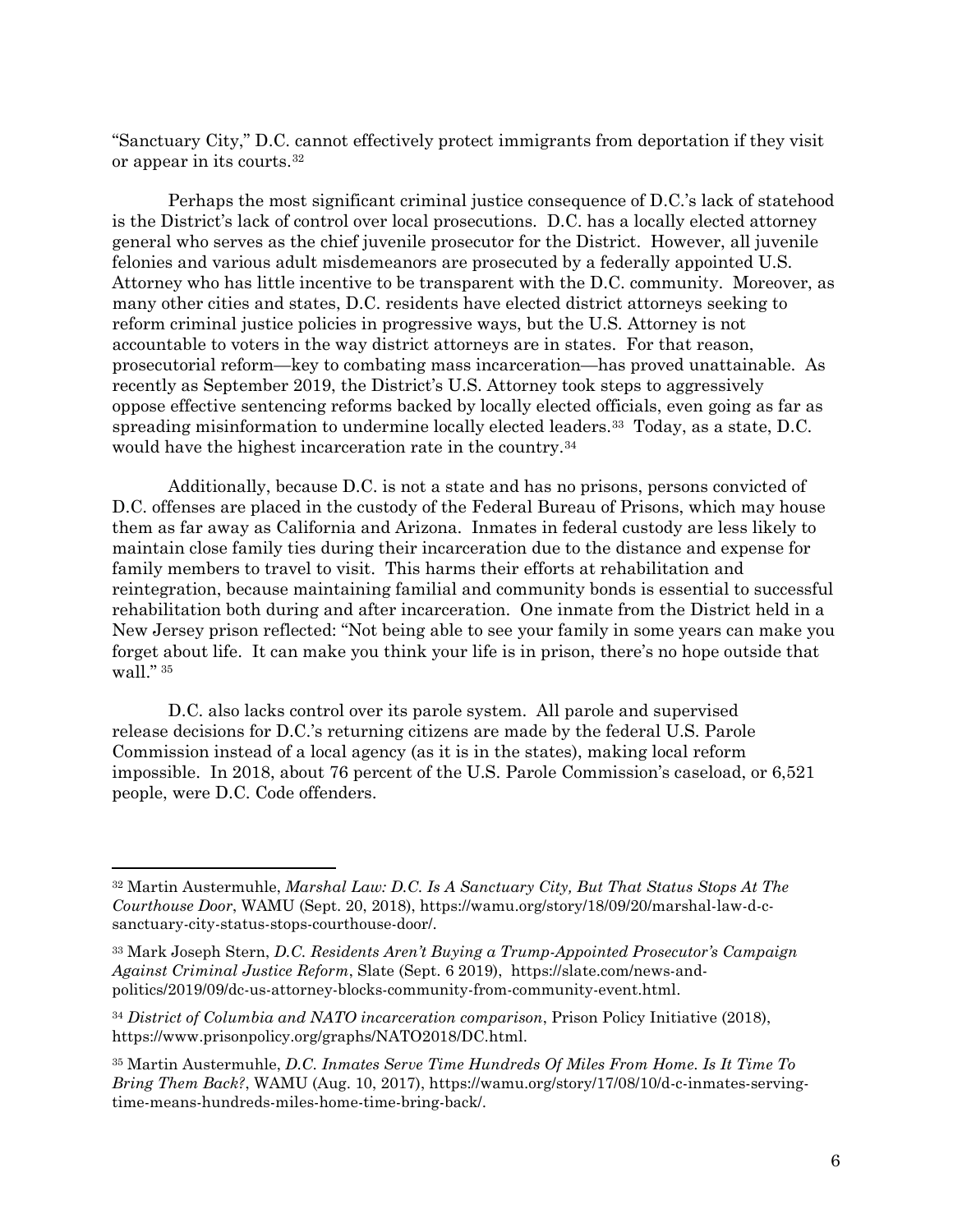The U.S. Parole Commission is a major driver of over-incarceration in the District.<sup>36</sup> It has been known to hold people longer than intended<sup>[37](#page-6-1)</sup> and to deny parole due to non-completion of rehabilitative programs—even if the facility in which the person is being held does not offer such programs. The Commission can also revoke supervised release and send people back to prison for minor technical violations or for reasons that go against District policies. For example, Tyrone Hall was sent back to prison for 13 months even though he was acquitted of the misdemeanor charge that triggered his parole violation.[38](#page-6-2) Another federal agency, the Court Services and Offender Supervision Agency (CSOSA) monitors D.C. Code offenders after they have been released. And a third federal agency, the Pretrial Services Agency runs all of D.C.'s pretrial services, including drug treatment programs, mental health services, and referral to social services in the District.<sup>[39](#page-6-3)</sup>

The fact that these important decisions are in the hands of federal agencies over which local government has little control has had a devastating impact on the lives of D.C. residents and their families. It has also prevented progressive reforms that have the support of local residents and leaders. Statehood would allow the District to delegate these crucial services to state agencies accountable to local lawmakers and residents.

### **II. H.R. 51 is a Valid Exercise of Congressional Authority**

 $\overline{a}$ 

D.C. residents deserve statehood, and Congress is empowered to grant it. The Washington, D.C. Admission Act is a valid and defensible exercise of congressional authority and is constitutionally permissible. The following pages offer a legal analysis of the bill. It begins by summarizing the bill's relevant provisions, reviews the bill's constitutional and legal bases, and make the following findings:

*First*, H.R. 51 is constitutional under the District and Federal Enclaves Clause, which provides for a federal district that "may" serve as the "Seat of Government." H.R. 51 reduces the size of the District but preserves a small area consisting of federal buildings as a redrawn federal district and national seat of government. Thus, it does not violate the clause. Furthermore, the District Clause affords Congress broad plenary powers over the District, including authority to change its boundaries and size so long as it is smaller than ten square miles.

<span id="page-6-0"></span><sup>36</sup> Philip Fornaci *et al.*, *Restoring Control of Parole to D.C.*, The Washington Lawyer's Committee (Mar. 16 2018), http://www.washlaw.org/pdf/2018\_03\_16\_why\_we\_need\_a\_dc\_board\_of\_parole.PDF.

<span id="page-6-1"></span><sup>&</sup>lt;sup>37</sup> Letter from the Council for Court Excellence to the United States Court of Appeals for the District of Columbia Circuit, (Aug. 31, 2015),

http://www.courtexcellence.org/uploads/publications/Restoring\_Local\_Control\_of\_Parole \_Sign\_On\_Letter.pdf.

<span id="page-6-2"></span><sup>38</sup> Mitch Ryals, *Local D.C. Courts Acquitted Him, But He Still Went to Prison*, Wash. Cty. Paper (May 15, 2019), https://www.washingtoncitypaper.com/news/loose-lips/article/21068873/advocates-say-dcsfederally-controlled-parole-system-needs-reform.

<span id="page-6-3"></span><sup>39</sup> *What PSA Does*, Pretrial Services Agency for the District of Columbia, https://www.psa.gov/ (last visited Sept. 12, 2019).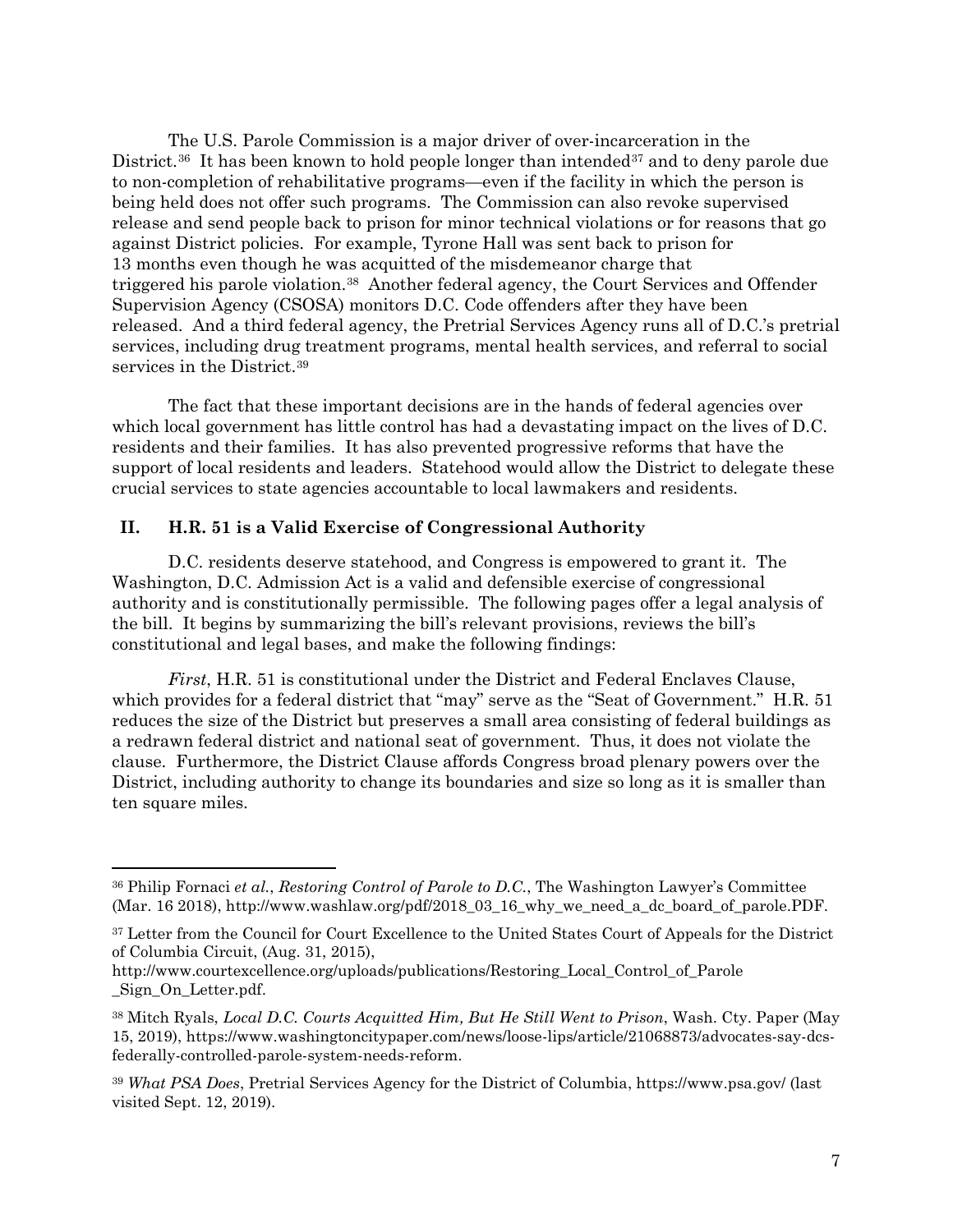*Second*, there is no Admission Clause problem. That clause provides that "no new State shall be formed or erected within the Jurisdiction of any other State," and vests Congress with the authority to admit new states to the Union. And Congress may grant D.C. statehood without first obtaining consent from the state of Maryland, because Maryland does not retain a reversionary interest in the land it ceded to the federal government for creation of the District.

*Third*, H.R. 51 is not at odds with Twenty-Third Amendment, which provides the District with three electoral votes. While the Twenty-Third Amendment raises important policy considerations by giving the residents of a smaller federal district outsized influence in presidential elections, it does not bear on the constitutionality of H.R. 51. In any event, the bill avoids these problems in two ways: (1) by repealing the statute that provides for the District's participation in federal elections—thus leaving it without appointed electors—and (2) kickstarting expedited procedures to repeal the Twenty-Third Amendment.

*Fourth*, arguments that the new State of Washington, Douglass Commonwealth fails to meet the minimum requirements of statehood fail because such requirements are policy concerns, not constitutional limitations.

#### **a. Summary Analysis of H.R. 51**

We have reviewed H.R. 51 and provide here a summary of its provisions as we understand them. Generally, the Act would admit most of the District of Columbia's currently populated areas into the Union as a new state, preserving a small area consisting of federal buildings (e.g., White House, Capitol, U.S. Supreme Court Building) as a redrawn federal district. The bill directs the process for admission, describes with particularity the territorial bounds of the newly constituted state, regulates the transfer of real and personal property held by the former District of Columbia to the new state, establishes the jurisdiction and powers of the new state, outlines the responsibilities and legal interests of the federal government, and establishes expedited procedures for repealing the Twenty-Third Amendment, which assigns Electoral College votes to the District of Columbia.

#### **i. Summary of Title I—Procedures for Admission**

Subtitle A of Title I of the bill generally issues three directives that guide the admissions process of the State of Washington, Douglass Commonwealth. Section 101 states that upon proclamation by the President and the certification of elections for federal representation, the State of Washington, Douglass Commonwealth will be a state on equal footing with all other states. Section 102 outlines the elections process for two federal senators and one representative (until the next reapportionment) in Congress. It also directs the transfer of offices of the mayor and members and chair of the D.C. Council to the new governor, legislative assembly, and speaker of the legislative assembly, respectively, and also orders the continuation of authority and duties of judicial and executive offices to the respective executive and judicial offices of the new state. Section 103 directs the President to proclaim the election results of the first election held pursuant to this section not later than ninety days after receiving the certification of the election results, and directs that upon the President's proclamation the state will be admitted into the Union.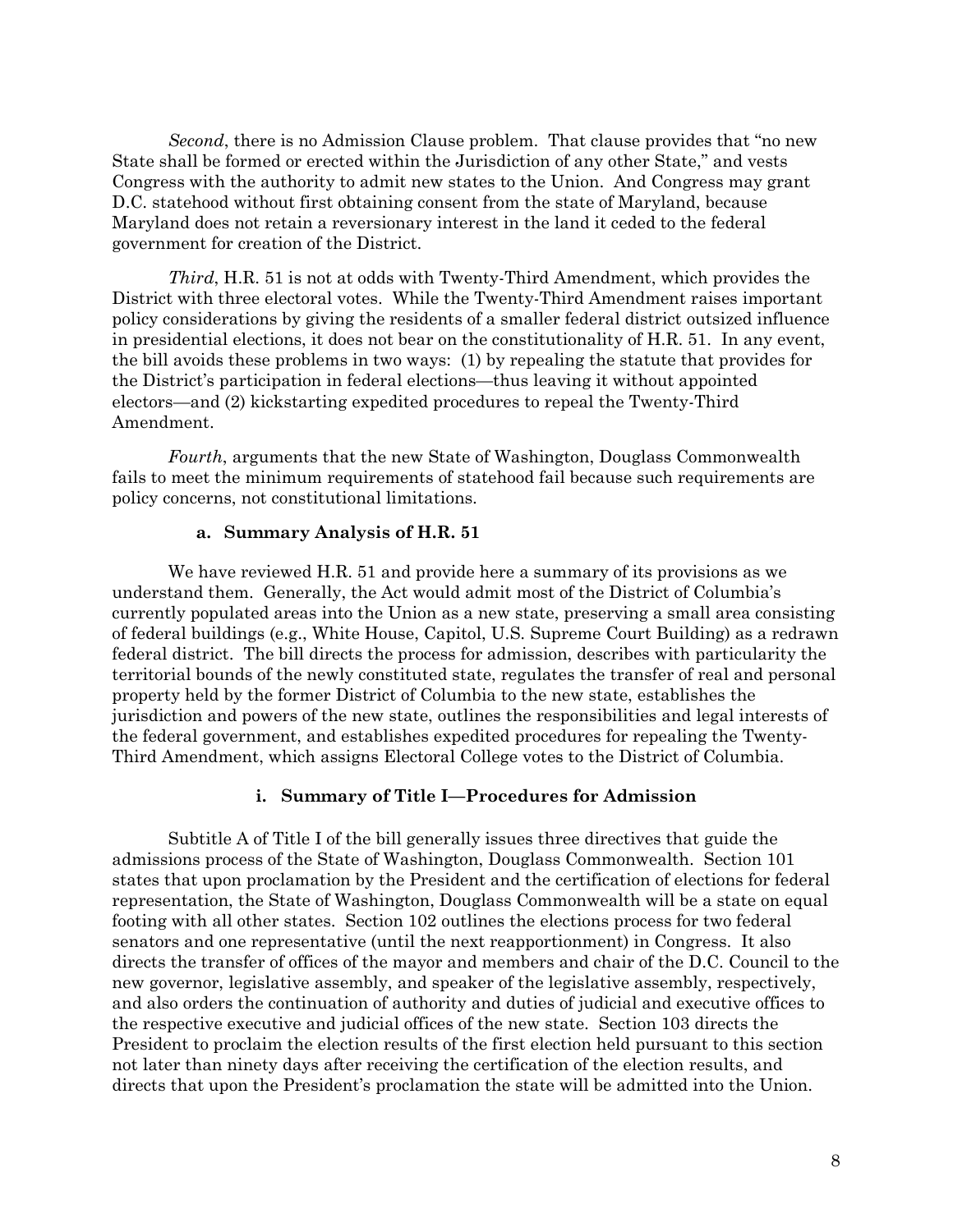Subtitle B describes the new territory of the State of Washington, Douglass Commonwealth. Section 111 directs that the state will include all of the current territory of the District of Columbia minus the area of the national capitol, which would remain as the District of Columbia for purposes of serving as the seat of the federal government. The territory that remains as the national capital would be determined pursuant to the specific geographic boundaries established by the bill. It also requires the President, in consultation with the Chair of the National Capital Planning Commission and in accordance with the boundaries established by the bill, to conduct a technical survey of the metes and bounds of the District of Columbia and the new state.

Section 112 specifies the specific street boundaries of the national capitol that will remain as the District of Columbia, and expressly includes the principal federal monuments, the White House, the Capitol Building, the U.S. Supreme Court building, and the federal executive, legislative, and judicial office buildings located adjacent to the National Mall and the Capitol Building. Section 113 directs the continuation by the state of title to (or jurisdiction over) all real and personal property held by the former District of Columbia for purposes of administration and maintenance. It also directs the District of Columbia, on the day before it's admitted as a state, to convey to the federal government all interest held by it in any bridge or tunnel that connects Virginia with the current District.

Subtitle C establishes the jurisdiction and powers of the new state. Section 121 prohibits the new state from imposing any taxes on federal property, except to the extent permitted by Congress. Section 122 establishes the legislative jurisdiction and powers of the state and extends the force and effect of federal laws to the state. Section 123 establishes parameters for the continuation and transfer of all judicial proceedings of District of Columbia courts to the appropriate newly established state courts, and the continuation of judicial proceedings of the U.S. District Court for the District of Columbia. Section 124 directs that no provision of the act will confer U.S. nationality, terminate lawful U.S. nationality, or restore U.S. nationality that has been lawfully terminated.

### **ii. Summary of Title II—Responsibilities and Interests of the Federal Government**

Title II assigns responsibilities, jurisdiction, and legal interests of the federal government in relation to the grant of statehood. Section 201 establishes the continuation of the revised District of Columbia as the seat of the federal government. Section 202 establishes exclusive congressional jurisdiction of lands within the new state that were controlled or owned by the federal government for defense or Coast Guard purposes prior to admission of the state. It also prohibits congressional jurisdiction to operate in a manner that prevent such lands from being a part of the state, and permits concurrent jurisdiction by the state in matters it would otherwise have jurisdiction over and which are consistent with federal law. Section 203 establishes that the state and its residents disclaim all right and title to any unappropriated lands or property not granted to the state or its subjurisdictions under the act, the right or title of which is held by the federal government. It also clarifies that the act does not affect any pending claims against the United States.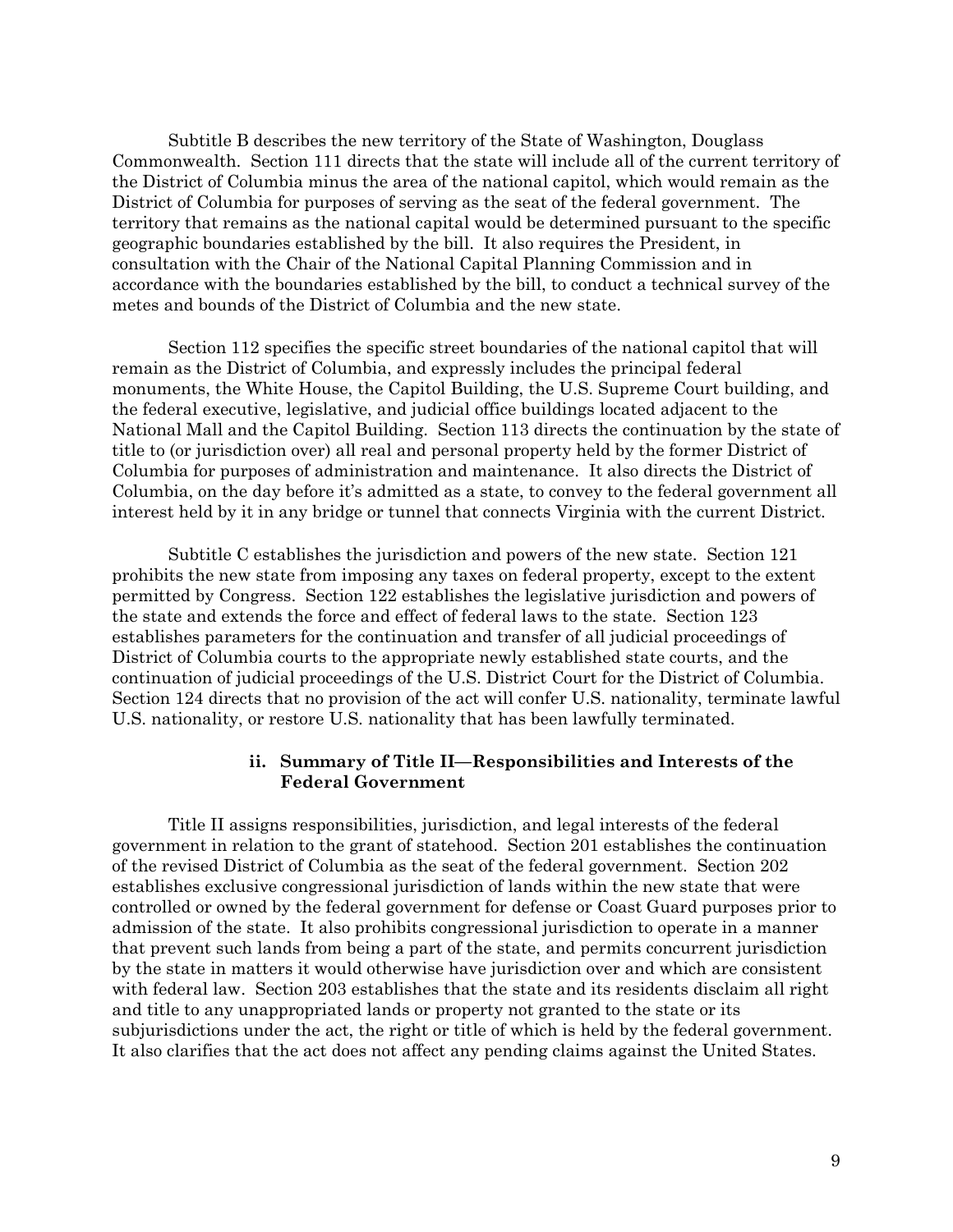Regarding elections, Section 204 outlines registration procedures and voting requirements to allow individuals residing in the revised District of Columbia to vote absentee in federal elections in the state where the voter was domiciled before residing in the District of Columbia. It gives the Attorney General authority to enforce this section. Section 205 repeals the law providing participation of the District of Columbia in the election of President and Vice President of the United States. Finally, Section 206 outlines expedited procedures for the House and Senate to consider a constitutional amendment to repeal the Twenty-Third Amendment.

## **iii. Summary of Title III—General Provisions**

Title III contains general provisions which include definitions for terms in the bill and directs the President to certify enactment not more than sixty days after the date of enactment.

## **b. H.R. 51 is a Constitutional Exercise of Congressional Power**

Critics—including the Department of Justice under several presidential administrations—have raised concerns about the constitutionality of admitting the District of Columbia as a state through an act of Congress, rather than by a constitutional amendment. However, H.R. 51 is a valid and defensible exercise of congressional authority. It complies with the District and Federal Enclaves Clause, the Admission Clause, and the Twenty-Third Amendment.

Concerns about D.C.'s viability as a state are policy considerations that should be appropriately addressed, but they are not constitutional limitations on Congress's authority to pass H.R. 51.

# **i. The District and Federal Enclaves Clause**

The District and Federal Enclaves Clause states:

[Congress shall have power . . .] [t]o exercise exclusive Legislation in all Cases whatsoever, over such District (not exceeding ten Miles square) as may, by Cession of particular States, and the Acceptance of Congress, become the Seat of Government of the United States, and to exercise like Authority over all Places purchased by the Consent of the Legislature of the State in which the Same shall for, the Erection of Forts, Magazines, Arsenals, dock-Yards, and other needful Buildings.<sup>[40](#page-9-0)</sup>

Courts have consistently interpreted this provision to find that Congress has broad "plenary" powers over the District and other federal enclaves.<sup>41</sup> H.R. 51 is consistent with Congress's broad authority because the clause provides for a federal district that "may"

<span id="page-9-0"></span><sup>40</sup> U.S. Const. art. I, § 8, cl. 17.

<span id="page-9-1"></span><sup>41</sup> *See O'Donoghue v. United States*, 289 U.S. 516, 539 (1933); *Atl. Cleaners & Dyers v. United States*, 286 U.S. 427, 435 (1932); *Shoemaker v. United States*, 147 U.S. 282, 300 (1893); *Kendall v. United States ex rel. Stokes*, 37 U.S. 524, 619 (1838).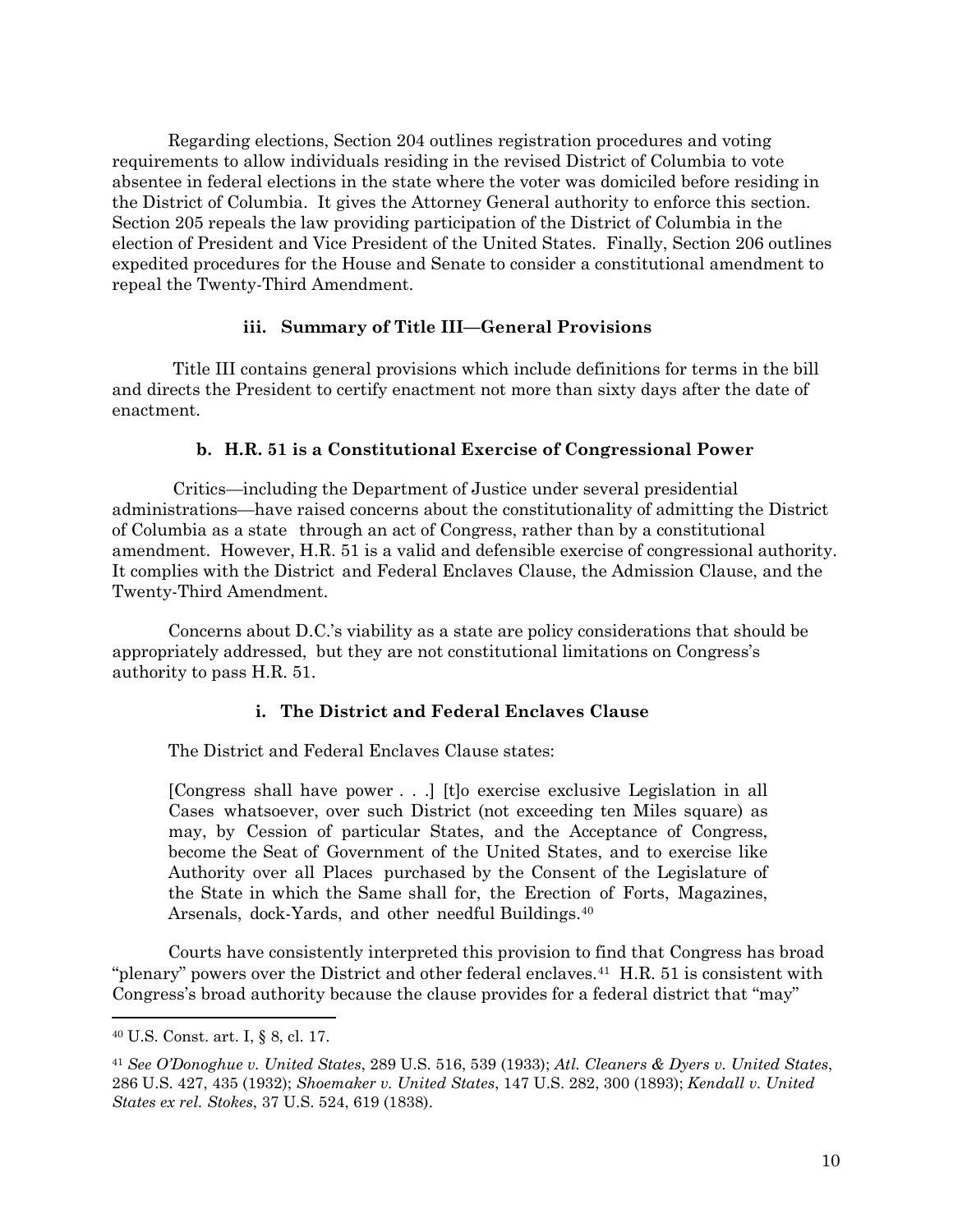serve as "the Seat of Government."[42](#page-10-0) Because the Act only reduces (instead of absorbing) the District of Columbia, it does not violate the clause.

Critics, however, assert that the District and Federal Enclaves Clause permanently fixed the size of the District, thereby depriving Congress of the power to shrink the District from its current size.[43](#page-10-1) Neither the language of the clause nor its history supports these interpretations.

### **1. The "Fixed Boundaries" Argument**

Critics have charged that the District Clause deprives Congress of authority to dispose of lands currently part of the District of Columbia. This argument posits that once Congress determined the amount of land required for the District and accepted those ceded lands from the states, it cannot dispose of any of it. In essence, the argument goes, Congress may not reduce the District's now "fixed" boundaries.<sup>[44](#page-10-2)</sup>

This argument has drawn on analogies to Article IV, section 3—the Admission Clause—which gives Congress the power to admit new states but makes no provision for one's expulsion or secession[.45](#page-10-3) Just as the Supreme Court has held that the relationship between the Union and a state is "indissoluble,"[46](#page-10-4) so too, the argument goes, Congress's acceptance of ceded lands to create the District "contemplates a single act" and "makes no provision for revocation of the act of acceptance or for retrocession.["47](#page-10-5) Put another way, the argument is that Congress exhausted its authority to change the boundaries or size of the District when it accepted land to create it, and those boundaries are now fixed.

However, as noted above, it is sufficiently well-settled that Congress's power over the District of Columbia is sweeping—or "plenary." Its authority "relates not only to national power but to all the powers of legislation which may be exercised by a state in dealing with its affairs.["48](#page-10-6) The District Clause, unlike the Admission Clause, grants Congress authority in the most expansive language possible, giving it power to exercise

<span id="page-10-0"></span><sup>42</sup> U.S. Const. art. I, § 8, cl. 17.

<span id="page-10-1"></span><sup>43</sup> *See* Office of Legal Policy, U.S. Dep't. of Justice, Report to the Attorney General on the Question of Statehood for the District of Columbia iii, 18, 36 (1987) [hereinafter OLP].

<span id="page-10-2"></span><sup>44</sup> *See id.* at iii; *see also* Letter and Memorandum from Robert K. Kennedy, Attorney General, to Rep. Basil L. Whitener (1963), in *Home Rule, Hearings on H.R. 141 Before Subcomm. No. 6 of the H. Comm. on the District of Columbia*, 88th Cong., 1st Sess. (1964), *reprinted in* OLP, *supra* note 43, at 128 [hereinafter Kennedy letter]. *But see* Raven-Hansen, *The Constitutionality of D.C. Statehood*, 60 Geo. Wash. L. Rev. 160, 167-69 (1991) (rejecting argument).

<span id="page-10-3"></span><sup>45</sup> *See* Kennedy letter, *supra* note 44, at 128.

<span id="page-10-4"></span><sup>46</sup> *See Texas v. White*, 74 U.S. 700, 726 (1868).

<span id="page-10-5"></span><sup>47</sup> Kennedy letter, *supra* note 44, at 128; *see also* OLP, *supra* note 43, at 36.

<span id="page-10-6"></span><sup>48</sup> *Dist. of Columbia v. John R. Thompson Co.*, 346 U.S. 100, 108 (1953); *see also Neild v. Dist. of Columbia*, 110 F.2d 246, 249 (D.C. Cir. 1940) (Congress's District Clause authority "is sweeping and inclusive in character").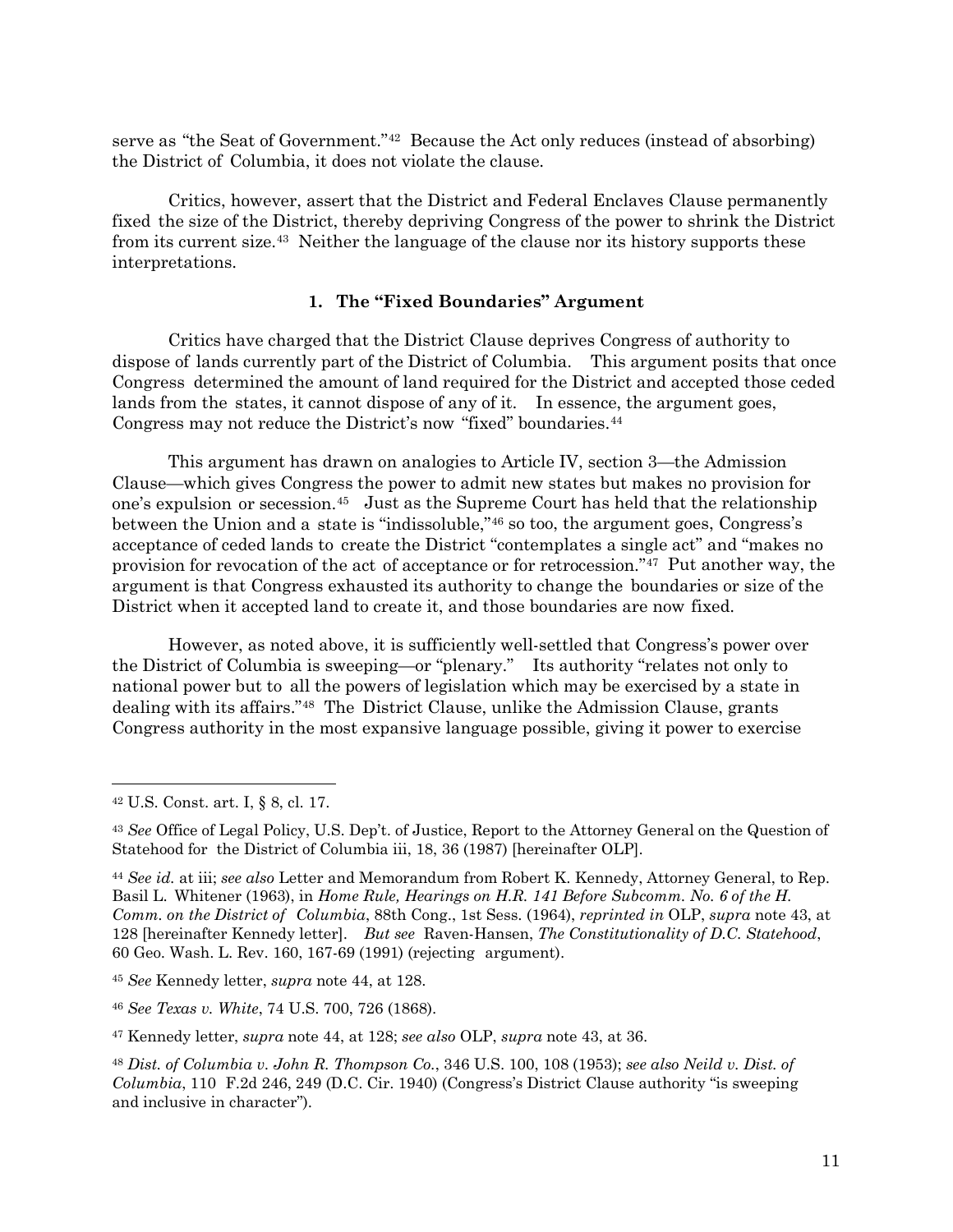"exclusive Legislation in *all Cases whatsoever*."[49](#page-11-0) This sweeping and exclusive authority should include the power of Congress to contract the District to less than its current size.<sup>[50](#page-11-1)</sup> Indeed, Congress's authority to alter the boundaries and size of the District is supported by the language of the District Clause, its legislative history, and its historical application.

First, the District Clause provides no textual limitation preventing Congress from reducing the size of the District. Its only explicit limitation is that Congress shall not establish a district *larger* than ten square miles; it says nothing about a lower limit.<sup>[51](#page-11-2)</sup> Furthermore, Congress's authority is conferred by the same operative language—"The Congress shall have Power . . . [t]o"—as all other powers listed in Article I, section 8, none of which are exhausted by exercise of that authority.[52](#page-11-3) There is no reason to believe that the District Clause is somehow different.

Second, the clause's history supports an interpretation that recognizes Congress's power to move or change the size of the District. During the Constitutional Convention, Charles Pinckney of South Carolina urged the Committee on Detail to adopt language that would authorize Congress "to fix and *permanently* establish the seat of Government of the [United States]."[53](#page-11-4) While some of Pinckney's language was eventually incorporated into the District Clause, the adverb "permanently" was dropped.[54](#page-11-5) Similarly, <sup>a</sup> proposal that Congress be granted exclusive jurisdiction over an area no less than three, and no more than six, miles square for the purpose of a permanent seat of government was abandoned in favor of the language now enshrined in the District Clause, which establishes a maximum size for the District but no minimum.<sup>55</sup> The failure of these proposals suggests that the Framers intended for Congress to have flexibility to move or change the size of the

<span id="page-11-0"></span> $49$  U.S. Const. art. I,  $\S$  8, cl. 17 (emphasis added).

<span id="page-11-1"></span><sup>50</sup> *See Equality for the District of Columbia: Discussing the Implications of S. 132, the New Columbia Admission Act of 2013: Hearing on S. 132 Before the S. Comm. on Homeland Security and Governmental Affairs*, 113th Cong. 2d Sess. 82 (2014) (prepared statement of Viet D. Dinh, Professor, Georgetown University) [hereinafter Dinh] ("Just as a state may consent to the creation of a new state from within its borders, so too should Congress be permitted to carve a state from the District of Columbia, over which it enjoys sovereign control.").

<span id="page-11-2"></span><sup>51</sup> *See id.* at 83 ("[T]he presence of an upper, not lower, limit on the geographical size of the District in the Constitution at least suggests that the Framers were, if anything, more concerned with the latter.").

<span id="page-11-3"></span><sup>52</sup> *See* Raven-Hansen, *supra* note 44, at 168.

<span id="page-11-4"></span><sup>53</sup> James Madison, The Debates in the Federal Convention of 1787 Which Framed the Constitution of the United States of America 420 (1920) (emphasis added).

<span id="page-11-5"></span><sup>54</sup> As Peter Raven-Hansen noted: "Congress itself subsequently resurrected 'permanency' when it accepted the cessions of Maryland and Virginia 'for the *permanent* seat of the government,' but it did not and could not thereby with a single statute either amend the District Clause or prevent future Congresses from enacting further legislation on the subject." Raven-Hansen, *supra* note 44, at 168 (quoting Retrocession of Alexandria to Virginia, House Comm. on the District of Columbia, H.R. Rep. No. 325, 29th Cong., 1st Sess. 3 (1846)).

<span id="page-11-6"></span><sup>55</sup> *See* H.P. Caemmerer, *Washington: The National Capital*, S. Doc. 332, 71st Cong., 2d. Sess. 5 (1932) (cited in OLP, *supra* note 43, at 54).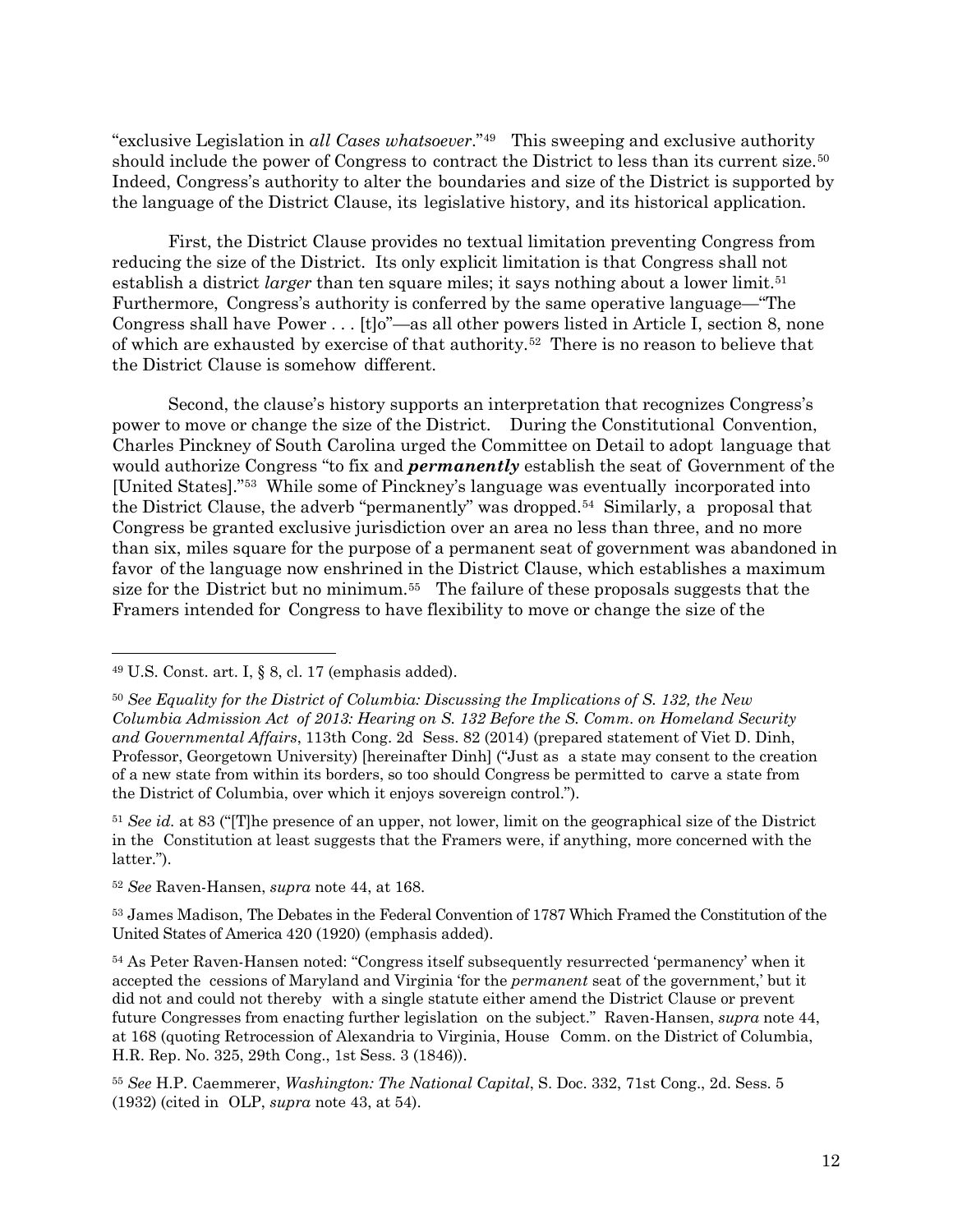District.<sup>[56](#page-12-0)</sup> Indeed, had the District Clause required a permanent and fixed capital, a constitutional amendment would be needed to move the capital even in cases of invasion, insurrection, or epidemic—all significant concerns at the founding.[57](#page-12-1)

Third, history undermines arguments that the District Clause permanently fixed the District's form, as Congress changed its boundaries twice since the Constitution's ratification. The first change occurred in 1791, less than one year after Virginia and Maryland ceded land for the District and less than four years after the Constitutional Convention, when the First Congress—including James Madison—voted to change the District's southern boundary to include all of the area that is now known as Anacostia, Arlington, and Alexandria.<sup>[58](#page-12-2)</sup> That measure significantly bolsters H.R. 51, because the Supreme Court has observed that "an Act 'passed by the first Congress assembled under the Constitution, many of whose members had taken part in framing that instrument . . . is contemporaneous and weighty evidence of [the Constitution's] true meaning."[59](#page-12-3)

Similarly, in 1846, Congress reduced the District's area by roughly one third when it returned to Virginia the entirety of the land the state ceded to the national government in 1789—*i.e.*, what is now Arlington County and Alexandria.<sup>[60](#page-12-4)</sup> Congress only did so after specifically considering and rejecting the fixed form interpretation of the District Clause. The House Committee on the District of Columbia concluded:

The true construction of [the District Clause] would seem to be that Congress may retain and exercise exclusive jurisdiction over a district not exceeding ten miles square; and whether those limits may enlarge or diminish that district, or change the site, upon considerations relating to the seat of government, and connected with the wants for that purpose, the limitation upon their power in this respect is, that they shall not hold more than ten

<span id="page-12-0"></span><sup>56</sup> *See* The Federalist, No. 43 (James Madison) (Clinton Rossiter ed., 1961) ("[T]he gradual accumulation of public improvements at the stationary residence of the government would be both too great a public pledge to be left to the hands of a single State, and would create . . . *many obstacles to a removal of the government*. . . .") (emphasis added).

<span id="page-12-1"></span><sup>57</sup> *See* Raven-Hansen, *supra* note 44, at 168.

<span id="page-12-2"></span><sup>58</sup> An Act to amend "An act for establishing the temporary and permanent seat of the Government of the United States," ch. 17, 1 Stat. 214 (1791).

<span id="page-12-3"></span><sup>59</sup> *Marsh v. Chambers*, 463 U.S. 783, 790 (1983) (quoting *Wisconsin v. Pelican Ins. Co.*, 127 U.S. 265, 297 (1888)); *see also* Raven-Hansen, *supra* note 44, at 170 ("Neither the 'permanency' of the seat of government nor the District Clause gave pause to any of the thirteen original Framers, including James Madison, who voted for the amendment.").

<span id="page-12-4"></span><sup>60</sup> *See* An Act to Retrocede the County of Alexandria, in the District of Columbia, to the State of Virginia, ch. 35, 9 Stat. 35 (1846); *see also* Dinh, *supra* note 50, at 82 ("Only half a century removed from its acceptance of lands to create the District, Congress was convinced that there was no restriction on its ability to alienate large portions of that land.").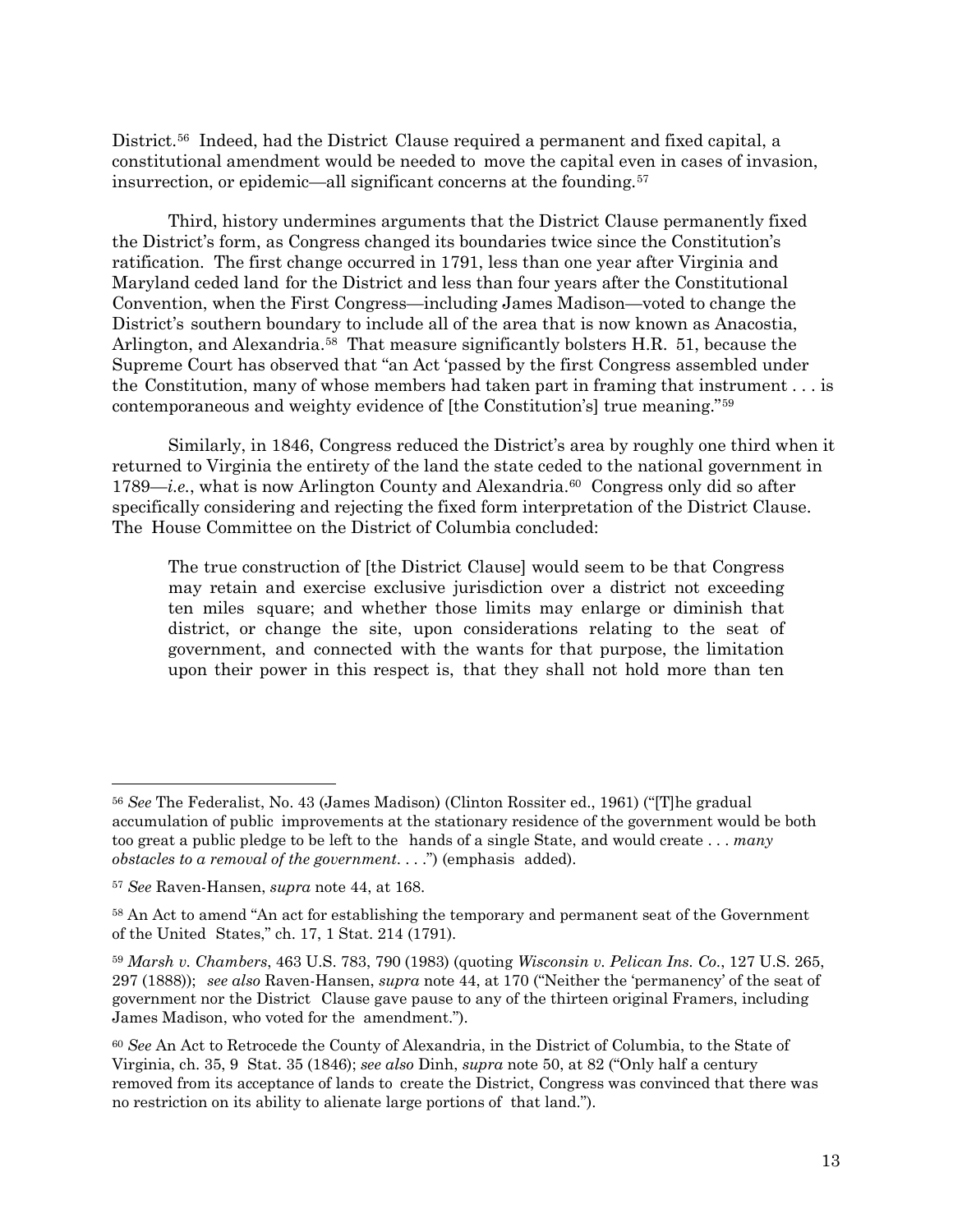miles square for this purpose; and the end is, to attain what is desirable in relation to the seat of government.<sup>[61](#page-13-0)</sup>

The constitutionality of the 1846 retrocession did come before the Supreme Court in *Phillips v. Payne*.[62](#page-13-1) However, the Court found that, because 30 years had passed between the retrocession and the constitutional challenge, the plaintiff was "estopped" from bringing his claim.<sup>[63](#page-13-2)</sup> While the Court did not reach the merits of the case, it did state in dictum that, "[i]n cases involving the action of the political departments of the government, the judiciary is bound by such action."[64](#page-13-3) Thus, *Phillips* should not be read to raise questions about the retrocession's constitutionality.

Finally, returning to the language of the District Clause itself, it is worth noting that it is immediately followed in the same paragraph by a grant permitting Congress "to exercise *like Authority* over all Places purchased by the Consent of the Legislature of the State in which the Same shall be, for the Erection of Forts, Magazines, Arsenals, dock-Yards, and other needful Buildings."[65](#page-13-4) This authority has been construed consistently to allow Congress to both acquire and convey such places.<sup>[66](#page-13-5)</sup> Further, Article IV, section 3, clause 2 of the Constitution provides that Congress shall have "[p]ower to dispose of . . . Property belonging to the United States."<sup>[67](#page-13-6)</sup> Indeed, there are numerous instances where the United States has ceased to exercise ceded jurisdiction over federal enclaves, either by retrocession or transfer of lands to another state.[68](#page-13-7) As George Washington University Law Professor Peter Raven-Hansen has reasoned, "Congress does not exhaust its authority by

<span id="page-13-1"></span><sup>62</sup> 92 U.S. 130, 132 (1875).

<span id="page-13-2"></span><sup>63</sup> *Id.* at 134.

 $\overline{a}$ 

<span id="page-13-3"></span><sup>64</sup> *Id.* at 132.

<span id="page-13-4"></span><sup>65</sup> U.S. Const. art. I, § 8, cl. 17 (emphasis added); *see generally*, Cong. Research Serv., *Equality for the District of Columbia: Discussing the Implications of S. 132, the New Columbia Admission Act of 2013: Hearing on S. 132 Before the S. Comm. on Homeland Security and Gov. Affairs*, 113th Cong. 2d Sess. (2014) (Statement of Kenneth R. Thomas, Legislative Attorney, American Law Division), *available at* https://norton.house.gov/sites/norton.house.gov/files/CRS.pdf [hereinafter Thomas].

<span id="page-13-5"></span><sup>66</sup> *See* U.S. Interdepartmental Comm. for the Study of Jurisdiction over Federal Areas Within the Sates, *in* 2 Jurisdiction Over Federal Areas Within the States: A Text of the Law of Legislative Jurisdiction 273 (1957) (stating that "[b]y reason of article IV, section 3, clause 2, of the Constitution, Congress alone has the ultimate authority to determine under what terms and conditions property of the Federal Government may or shall be sold").

<span id="page-13-6"></span><sup>67</sup> U.S. Const. art. IV, § 3, cl. 2.

<span id="page-13-7"></span><sup>68</sup> *See, e.g.*, Pub. L. 83-704, 68 Stat. 961 (1954) (retroceding jurisdiction over Atomic Energy Commission land at Sandia Base, Albuquerque to New Mexico); 81 Pub. L. 14, 63 Stat. 11 (1949) (retroceding jurisdiction over Los Alamos Energy Commission area to New Mexico); Act of Feb. 22, 1869, 44 Stat. 1176 (1921) (ceding to Virginia the authority to police land originally ceded to the United States by Maryland).

<span id="page-13-0"></span><sup>61</sup> Retrocession of Alexandria to Virginia, House Comm. on the District of Columbia, H.R. Rep. No. 29-325, at 3-4 (1846).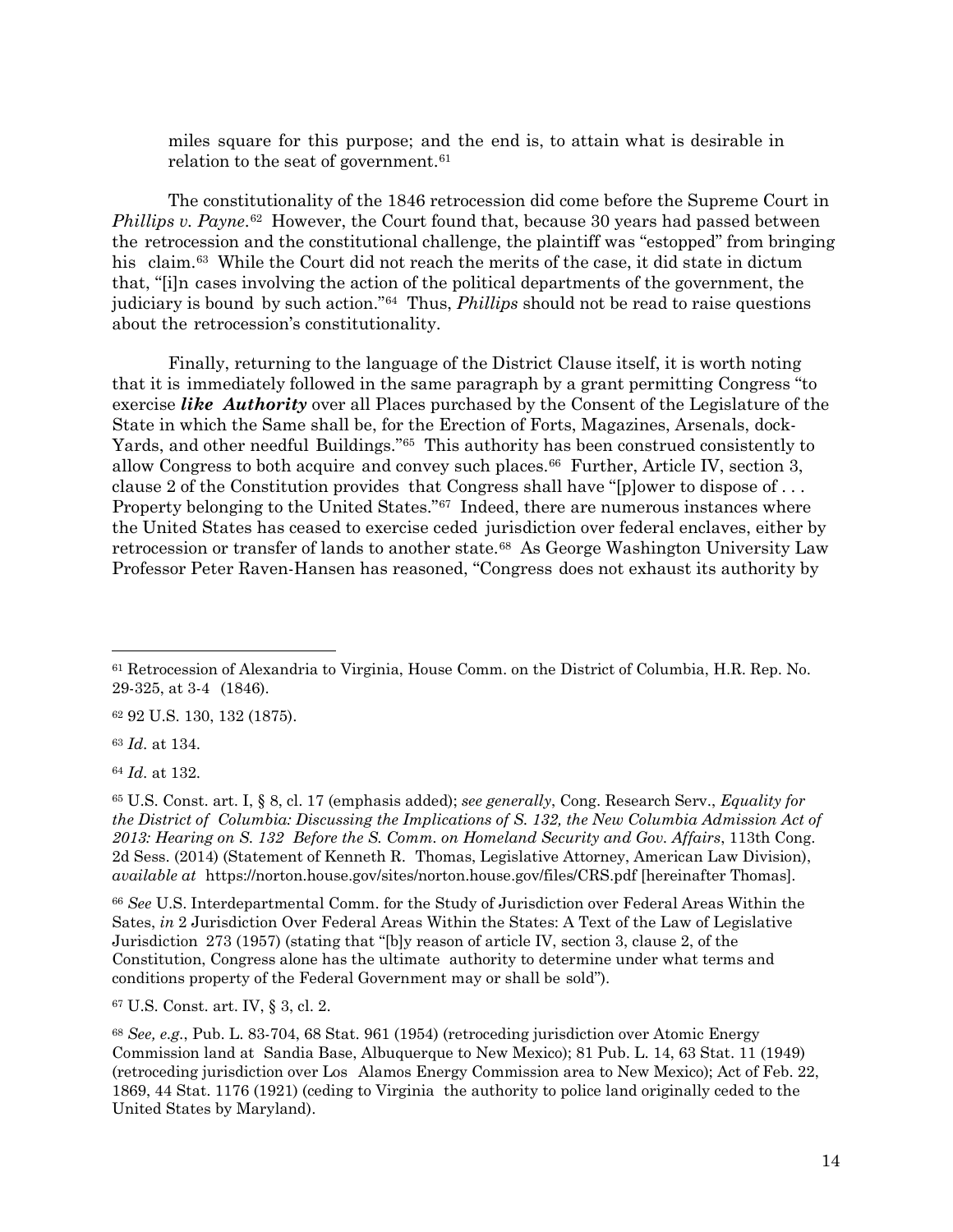using it to acquire these places. If it can thus change the form of such federal places, then it has 'like authority' to do the same to the District itself."[69](#page-14-0)

### **2. The "Fixed Function" Argument**

Second, opponents of D.C. statehood have argued that reducing the size of the District to an area comprising federal monuments and buildings only and largely devoid of people would undermine the *intent* of the District and Federal Enclaves Clause.[70](#page-14-1) This argument, in effect, posits that the District Clause fixed the "function" of the whole District and no change in form or size that would impinge on that essential function is constitutional absent a constitutional amendment.[71](#page-14-2) However, it is doubtful that a reduction in the size of the District would, in fact, impede the function of a separate federal capital.

D.C. statehood detractors highlight the fact that the reduced District—comprising the Capitol and surrounding buildings—would be entirely within the new State of Washington, Douglass Commonwealth and, thus, would be akin to any other federal enclave, wholly dependent on the new state for essential services.<sup>72</sup> They argue that this would undermine the District's independence and give the new state outsized benefits and outsized influence on federal policy.

One answer—most strongly advanced by Professor Raven-Hansen—is that the reduced District would be no more an enclave within a state than the existing District[.73](#page-14-4) The current District is a contiguous federal territory surrounded on three sides by Maryland. The proposed reduced District would be a contiguous federal territory surrounded on three sides by the new State of Washington, Douglass Commonwealth. "Geographically speaking, the only difference is size; to say that one is 'outside' Maryland and the other 'inside' [the State of Washington, Douglass Commonwealth] is an exercise in semantics."[74](#page-14-5)

Furthermore, as Raven-Hansen has argued, the current District has "long since ceased to be self-sustaining in any practical sense of the word."[75](#page-14-6) The District is already

<span id="page-14-2"></span><sup>71</sup> *Id.* at 25.

 $\overline{a}$ 

<span id="page-14-5"></span><sup>74</sup> *Id.* at 174.

<span id="page-14-6"></span><sup>75</sup> *Id.* at 175.

<span id="page-14-0"></span><sup>69</sup> Raven-Hansen, *supra* note 44, at 171; *see also* Retrocession of Alexandria to Virginia, House Comm. on the District of Columbia, H.R. Rep. No. 325, 29th Cong., 1st Sess. 3 (1846) (stating "[t]here is no more reason to believe that [Congress's power to locate the District], when once exercised and executed, is exhausted, than in any other of [Congress's enumerated powers]").

<span id="page-14-1"></span><sup>70</sup> OLP, *supra* note 43, at 25, 55.

<span id="page-14-3"></span><sup>72</sup> *Id.* at 57-58 ("In a very real sense, the federal government would be largely dependent upon the [State of Washington, Douglass Commonwealth] for its day to day existence. . . . In short . . . the Congress would lose control over the immediate services necessary to the government's smooth day to day operation. The national government would again be dependent upon the goodwill of another sovereign body.").

<span id="page-14-4"></span><sup>73</sup> *See* Raven-Hansen, *supra* note 44, at 174-75.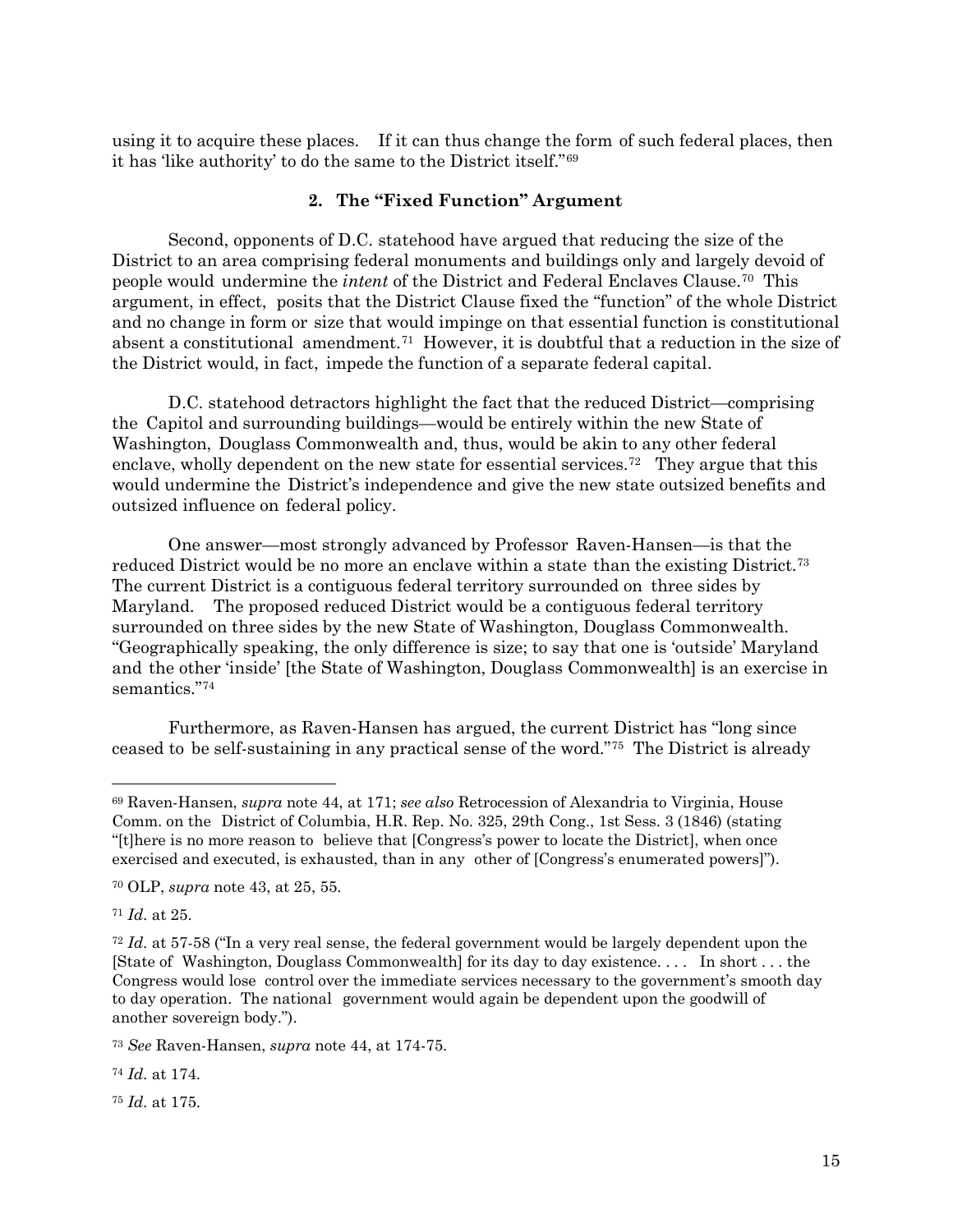inextricably connected to the surrounding metropolitan areas, including parts of Maryland and Virginia, which are home not only to many federal employees but several important federal buildings.[76](#page-15-0) This level of interconnectedness has not undermined the independence and authority of the federal government within the District, nor should the proposed change in the size of the District.

Finally, Congress's plenary authority under the District Clause has never been territorially limited to the District. The Supreme Court has recognized that "the power in Congress, as the legislature of the United States, to legislate exclusively within [the District, carries with it, as an incident, the right to make that power effectual."<sup>[77](#page-15-1)</sup> This means that Congress has the power to legislate against state encroachments on the independence of the District. It would surely retain that power even if the District were reduced in size.

### **ii. Admission Clause**

The Admission Clause provides:

New States may be admitted by the Congress into this Union; but no new State shall be formed or erected within the Jurisdiction of any other State; nor any State be formed by the Junction of two or more States, or Parts of States, without the Consent of the Legislatures of the States concerned as well as of the Congress.[78](#page-15-2)

Congress thus is the branch of government imbued with the power to admit new states through legislation. The Supreme Court has construed this power expansively.[79](#page-15-3) Indeed, aside from the Admission Clause, the Constitution imposes only one textual limitation on congressional power to admit new states. Article IV, section 4—the Guarantee Clause—of the Constitution requires that the United States must "guarantee

<span id="page-15-0"></span><sup>76</sup> *See id.* (citing Phillip W. Buchen, *Time for the Sun to Set On Our Imperial Capital*, Legal Times 26, 27 (Feb. 18, 1991) (remarking that the placement of the Department of Defense, the Central Intelligence Agency, the National Security Agency, and the Social Security Administration in surrounding states has not undermined the independence of the federal government)).

<span id="page-15-1"></span><sup>77</sup> *Cohens v. Virginia*, 19 U.S. 264, 428 (1821); *see also id.* at 429 ("The American people thought it a necessary power, and they conferred it for their own benefit. Being so conferred, it carries with it all those incidental powers which are necessary to its complete and effectual execution."). *Cohens* established the Supreme Court's jurisdiction to review state criminal proceedings. Having established jurisdiction, the Court found that there was no conflict between Congress's authorization of a lottery in the District of Columbia and a Virginia statute prohibiting lotteries in the state. However, it recognized that "[w]hether any particular law be designed to operate within the District or not, depends on the words of that law. If it be designed so to operate, then the question, whether the power so exercised be incidental to the power of exclusive legislation, and be warranted by the constitution, requires a consideration of that instrument. In such cases, the constitution and the law must be compared and construed." *Id.*

<span id="page-15-2"></span><sup>78</sup> U.S. Const. art. IV, § 3, cl. 1.

<span id="page-15-3"></span><sup>79</sup> *See Luther v. Borden*, 48 U.S. at 42 ("[I]t rests with Congress to decide what government is the established one in a State[.]").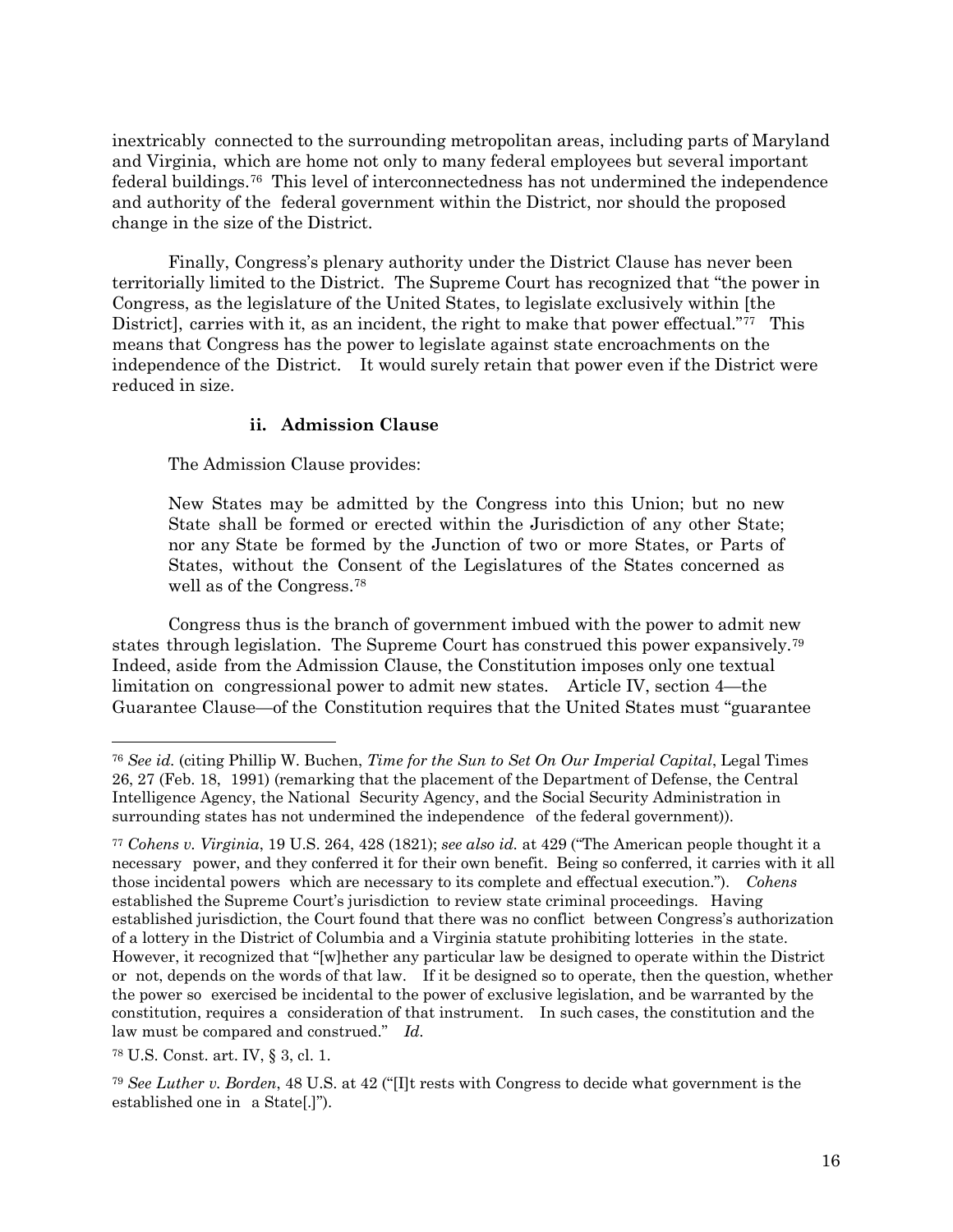to every State in this Union a Republican Form of Government.["80](#page-16-0) Section 101(b) of the bill meets this substantive prerequisite.<sup>[81](#page-16-1)</sup>

Still, some critics of D.C. statehood argue that Congress lacks the authority to admit the new State of Washington, Douglass Commonwealth without the express consent of Maryland because the new state would be "formed or erected within the Jurisdiction of [an]other State."[82](#page-16-2)

The Admission Clause prohibits the creation of new states from "within the Jurisdiction of any other State" without the existing state's consent.[83](#page-16-3) Opponents of D.C. statehood argue that Maryland ceded to the federal government the lands that now make up the District of Columbia solely to create such a District.[84](#page-16-4) They argue that, if the ceded land is not used for that purpose, Maryland holds a "reversionary interest" in the current District and, thus, an act like H.R. 51 would be unconstitutional without Maryland's permission, as triggered by the consent requirement of the Admission Clause.[85](#page-16-5)

But as Professor Peter Raven-Hansen explained, this argument "treats use of the ceded land for the district as a condition subsequent to the cession and assumes that the condition would be defeated by any other use of the ceded lands."<sup>[86](#page-16-6)</sup> For the reasons discussed below, no such reversionary interest exists.

The principal problem with the Maryland "reversionary interest" argument is that an asserted condition subsequent or reverter has been neither expressly made nor implied. Maryland's legislature originally authorized its delegation to the House of Representatives "to cede to the congress of the United States any district in this state, not exceeding ten miles square, which the congress may fix upon and accept for the seat of government of the United States."[87](#page-16-7) After legislation determining where such land was to be situated passed in Maryland and Congress, Maryland passed another statute ratifying the cession of those specific lands. That cession stated:

That all that part of the said territory, called Columbia, which lies within the limits of this state, shall be and the same is hereby acknowledged to be **for ever ceded and relinquished to the congress and government of the United States, in full and**

 $\overline{a}$ 

<span id="page-16-4"></span><sup>84</sup> *See* OLP, *supra* note 43, at iii.

<span id="page-16-0"></span><sup>80</sup> U.S. Const. art. IV, § 4.

<span id="page-16-1"></span><sup>81</sup> *See* H.R. 51 § 101(b) ("The State Constitution shall always be republican in form[.]").

<span id="page-16-2"></span><sup>82</sup> *See* R. Hewitt Pate, *D.C. Statehood: Not Without a Constitutional Amendment*, The Heritage Lectures 5 (1993). *But see* Raven-Hansen, *supra* note 44, at 177-83 (rejecting argument).

<span id="page-16-3"></span><sup>83</sup> U.S. Const. art. IV, § 3, cl. 1.

<span id="page-16-5"></span><sup>85</sup> *See* Pate, *supra* note 82, at 5.

<span id="page-16-6"></span><sup>86</sup> Raven-Hansen, *supra* note 44, at 178.

<span id="page-16-7"></span><sup>87</sup> 2 Laws of Maryland 1788, ch. 46 (Kilty 1800).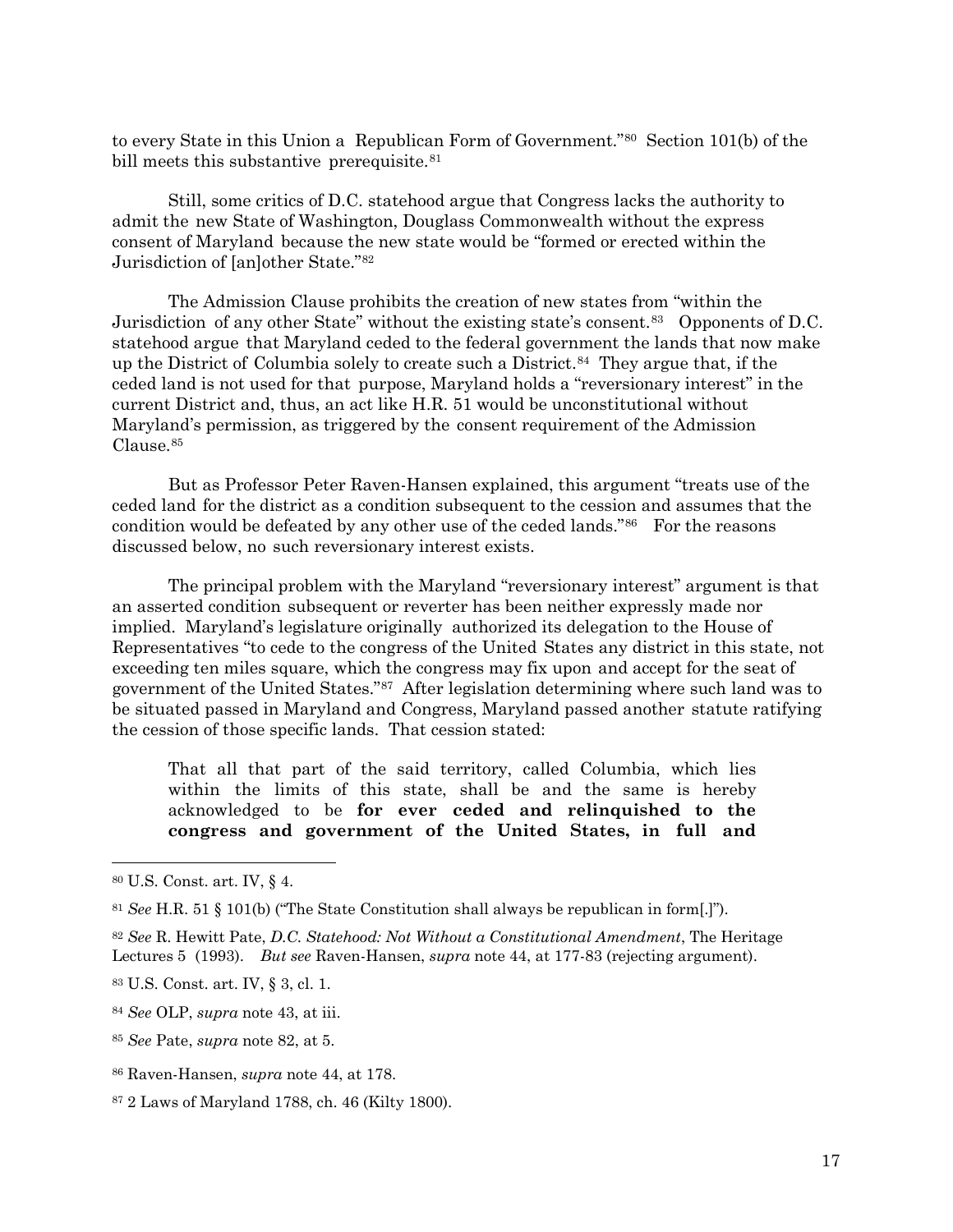**absolute right, and exclusive jurisdiction**, as well of soil as of persons residing, or to reside thereon, pursuant to the tenor and effect of the eighth section of the first article of the constitution of the government of the United States.[88](#page-17-0)

The language of this statute does not appear to contemplate a reversionary interest.[89](#page-17-1) Indeed, its express terms—"*for ever ceded and relinquished* . . . in *full and absolute right*, and exclusive jurisdiction"—appear to signal the exact opposite: an unconditional grant of land to the United States.[90](#page-17-2) This language should control and Maryland should retain no authority over the land it ceded because "the . . . cession of the District of Columbia to the Federal government relinquished the authority of the States."[91](#page-17-3)  Thus, the consent provision in the Admission Clause should not apply.[92](#page-17-4)

Still some may argue that, while Maryland's statute ratifying cession did not expressly state a reverter interest, it implied one by making the transfer of land "pursuant to the tenor and effect of the eight section of the first article of the constitution of the government of the United States," thereby suggesting that the transfer was only made for the limited purpose of creating the District of Columbia under the District and Federal Enclaves Clause.[93](#page-17-5) However, even if the language of Maryland's statute ratifying cession of the District were not expressly prohibitive of a reverter interest, one cannot infer any such reverter. Reverter would presumably be determined under Maryland common law[94](#page-17-6) and Maryland property law does not favor implied reversionary interests.[95](#page-17-7) The Maryland Court of Appeals has gone to "great lengths in refusing to imply a condition subsequent which would result in a forfeiture," instead insisting on "words indicating an intent that the

 $\overline{a}$ 

<span id="page-17-5"></span><sup>93</sup> *See* Pate, *supra* note 82, at 5. *But see* Thomas, *supra* note 65, at 4-5 (rejecting argument).

<span id="page-17-0"></span><sup>88</sup> 2 Laws of Maryland 1791, ch. 45, § 2 (Kilty 1800), as quoted in *Adams v. Clinton*, 90 F. Supp. 2d 35, 58 (D.D.C. 2000) (per curiam) (emphasis added).

<span id="page-17-1"></span><sup>89</sup> *See* Thomas, *supra* note 65, at 3-4.

<span id="page-17-2"></span><sup>90</sup> 2 Laws of Maryland 1791, ch. 45, § 2 (Kilty 1800) (emphasis added); *cf. Van Ness v. Washington*, 29 U.S. 232, 285 (1830) (construing a private land grant to the District "for use of the United States forever" as vesting "an absolute unconditional fee-simple in the United States").

<span id="page-17-3"></span><sup>91</sup> *Downes v. Bidwell*, 182 U.S. 244, 261 (1901); *see also Reily v. Lamar*, 6 U.S. 344, 356-57 (1805); *Hobson v. Tobriner*, 255 F. Supp. 295, 297 (D.D.C. 1996); *Albaugh v. Tawes*, 233 F. Supp. 576, 578 (D. Md.), *aff'd*, 379 U.S. 27 (1964) (per curiam).

<span id="page-17-4"></span><sup>&</sup>lt;sup>92</sup> This follows the precedent of the Enabling Act of 1802, which did not require consent from Connecticut, even though the Act formed the state of Ohio partially from territory ceded to the United States by Connecticut in 1786. *See* Dinh, *supra* note 50, at 75 (citing The Enabling Act of 1802, 2 Stat. 173 (1802)).

<span id="page-17-6"></span><sup>&</sup>lt;sup>94</sup> This seems intuitively correct, but it is an understandably open question.

<span id="page-17-7"></span><sup>95</sup> *See generally* Raven-Hansen, *supra* note 44, at 178-82; *see Gray v. Harriet Lane Home for Invalid Children*, 64 A.2d 102, 110 (Md. 1949) ("Conditions subsequent [are] not favored in the law, because the breach of such a condition causes a forfeiture and the law is averse to forfeitures."); *Faith v. Bowles*, 37 A. 711, 712 (Md. 1897).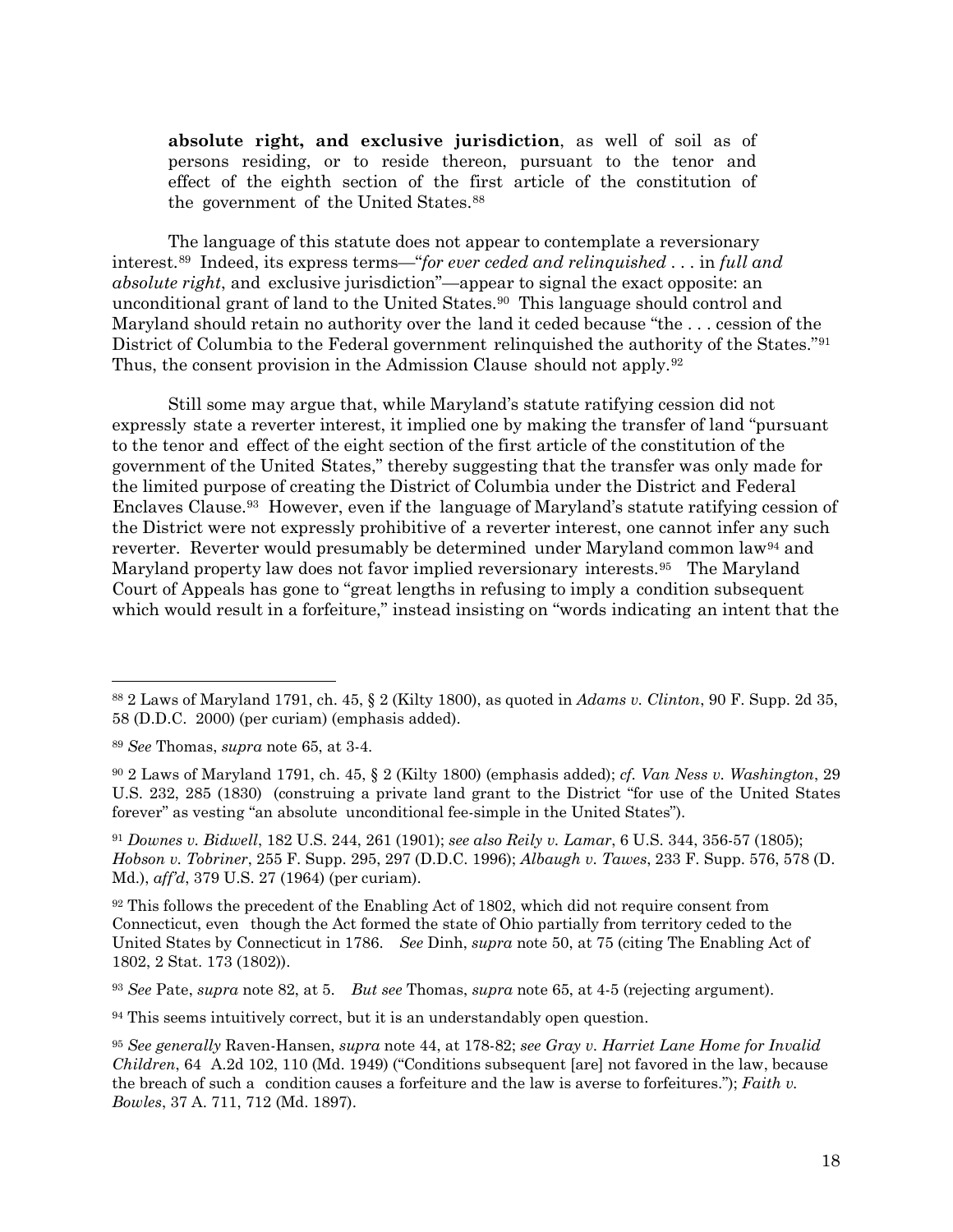grant is to be void if the condition is not carried out."[96](#page-18-0) Here, there are no words indicating intent that Maryland should retain any interest in the District once it ceded such land to the United States. Again, the operative language of the statute—"for ever ceded and relinquished . . . in full and absolute right, and exclusive jurisdiction"—denotes the exact opposite. The statute's statement of purpose that the land be used to create the District of Columbia is "no more than an expression of personal trust and confidence that the grantee will use the property so far as may be reasonable and practicable to effect the purpose of the grant, and not . . . a condition subsequent or restraint upon the alienation of the property."[97](#page-18-1)

Finally, as James Madison explained in The Federalist No. 43, the consent provision of the Admission Clause was adopted as a "particular precaution against the erection of new States, by the partition of a State without its consent."[98](#page-18-2) As the lands comprising the District of Columbia have not been a part of Maryland since before 1790, it is hard to imagine how Congress's exercise of its valid authority to alter the size of the District would undermine the original intent of the Admission Clause. Thus, D.C. statehood is both consistent with and constitutional under the Admission Clause and does not require Maryland's consent for Congress to change the boundaries and size of the District.

In any event, a textual reading of the Admission Clause precludes any reverter interest, implied or otherwise. The Admission Clause forbids the "form[ing] or erect [ing]" of a "new State  $\ldots$  within the Jurisdiction of any other state." $99$  But the District of Columbia, in its current form, is neither part of Maryland nor within its jurisdiction.<sup>[100](#page-18-4)</sup> The enactment of H.R. 51 would not change that. Once passed, the

<span id="page-18-1"></span><sup>97</sup> *Columbia Bldg. Co. v. Cemetery of the Holy Cross*, 141 A. 525, 528 (Md. 1928); *see also* Raven-Hansen, *supra* note 44, at 181 n.96 ("Even when a statement of purpose was accompanied by the proviso that if the grant was used for any other purpose it 'shall at once become void,' the Maryland Court of Appeals refused to find a reverter because the proviso did not expressly state that the grant was effective for only 'so long as' it was used as provided.") (quoting *McMahon v. Consistory of St. Paul's Reformed Church*, 75 A.2d 122, 125 (Md. 1950)); *cf. Selectmen of Nahant v. United States*, 293 F. Supp. 1076, 1078 (D. Mass. 1968) ("The mere recital in the deed of the purpose for which the land conveyed was to be used is not in itself sufficient to impose any limitation or restriction on the estate granted.").

<span id="page-18-2"></span><sup>98</sup> The Federalist No. 43, at 274 (James Madison) (1961).

<span id="page-18-3"></span><sup>99</sup> U.S. Const. art. IV, § 3, cl. 1.

<span id="page-18-0"></span><sup>96</sup> *Gray*, 64 A.2d at 108; *see also Estate of Poster v. Comm'r*, 274 F.2d 358, 365 (4th Cir. 1960) ("[U]nyielding insistence upon language expressly voiding the gift in case of diversion from the declared use is an established Maryland rule in the construction of written instruments; in the absence of language expressly stating that such diversion shall effect a forfeiture, the gift is absolute and not conditional."); *Kilpatrick v. Baltimore*, 31 A. 805, 806 (Md. 1895) ("[A] condition will not be raised by implication, from a mere declaration in the deed, that the grant is made for a special and particular purpose without being coupled with words appropriate to make such a condition.").

<span id="page-18-4"></span><sup>100</sup> *See Downes*, 182 U.S. at 261 ("[T]he . . . cession of the District of Columbia to the Federal government relinquished the authority of the States . . . ."); *see also Hobson*, 255 F. Supp. at 297 ("[T]he effect of cession upon individuals was to terminate their state citizenship and the jurisdiction of the state governments over them."); *cf. Brennan v. S & M Enters.*, 362 F. Supp. 595,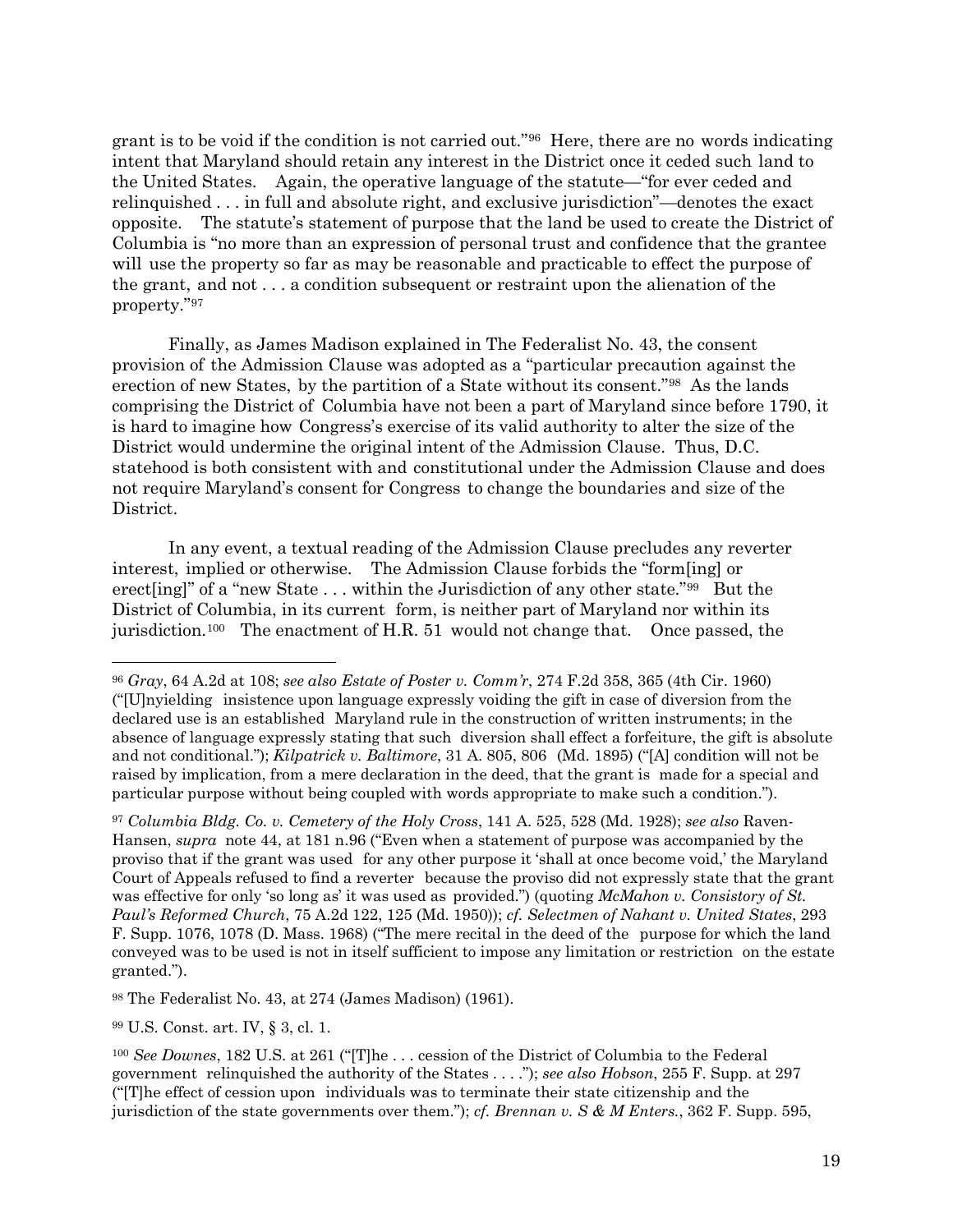Mayor of the District of Columbia would issue a proclamation for the election of two Senators and one Representative in Congress within 30 days.[101](#page-19-0) Upon certification of that election, the President would "issue a proclamation announcing the results of such elections" within ninety days,  $102$  at which point the State of Washington, Douglass Commonwealth would immediately become a separate, new state by operation of law.[103](#page-19-2) At no point in this process would the new state be "within the Jurisdiction" of Maryland.

## **iii. Twenty-Third Amendment**

The Twenty-Third Amendment was proposed by Congress in June 1960 and ratified in March 1961. It states:

Sec. 1. **The District constituting the seat of Government of the United States shall** appoint in such manner as the Congress may direct:

A number of electors of President and Vice-President equal to the whole number of Senators and Representatives in Congress to which the District would be entitled if it were a State, but in no event more than the least populous State . . . .

Sec. 2. The Congress shall have power to enforce this article by appropriate legislation[.104](#page-19-3)

The purpose of the amendment was to provide all those living in the District of Columbia with the right to vote in national elections for President and Vice President. There is discernable tension between it and H.R. 51.

The Twenty-Third Amendment practically means that residents of the District of Columbia hold three votes in the Electoral College. Under H.R. 51/S. 631, the few residents who live in the reduced District—*including the President and their family*—would therefore have outsized influence in presidential elections. Critics have argued that this anomaly would violate the Twenty-Third Amendment's intent, thus foreclosing a statutory reduction in the size of the District.<sup>[105](#page-19-4)</sup> Critics have also argued that the Twenty-Third

<sup>599 (</sup>D.D.C. 1973) (noting "unique geographic status of Washington, D. C."), *aff'd*, 505 F.2d 475 (D.C. Cir. 1974).

<span id="page-19-0"></span> $101$  H.R. 51 § 102(a).

<span id="page-19-1"></span><sup>102</sup> *Id.* 103(a).

<span id="page-19-2"></span><sup>103</sup> *Id.* 103(b).

<span id="page-19-3"></span><sup>104</sup> U.S. Const. amend. XXIII (emphasis added).

<span id="page-19-4"></span><sup>105</sup> *See* Kennedy letter, *supra* note 44, at 132.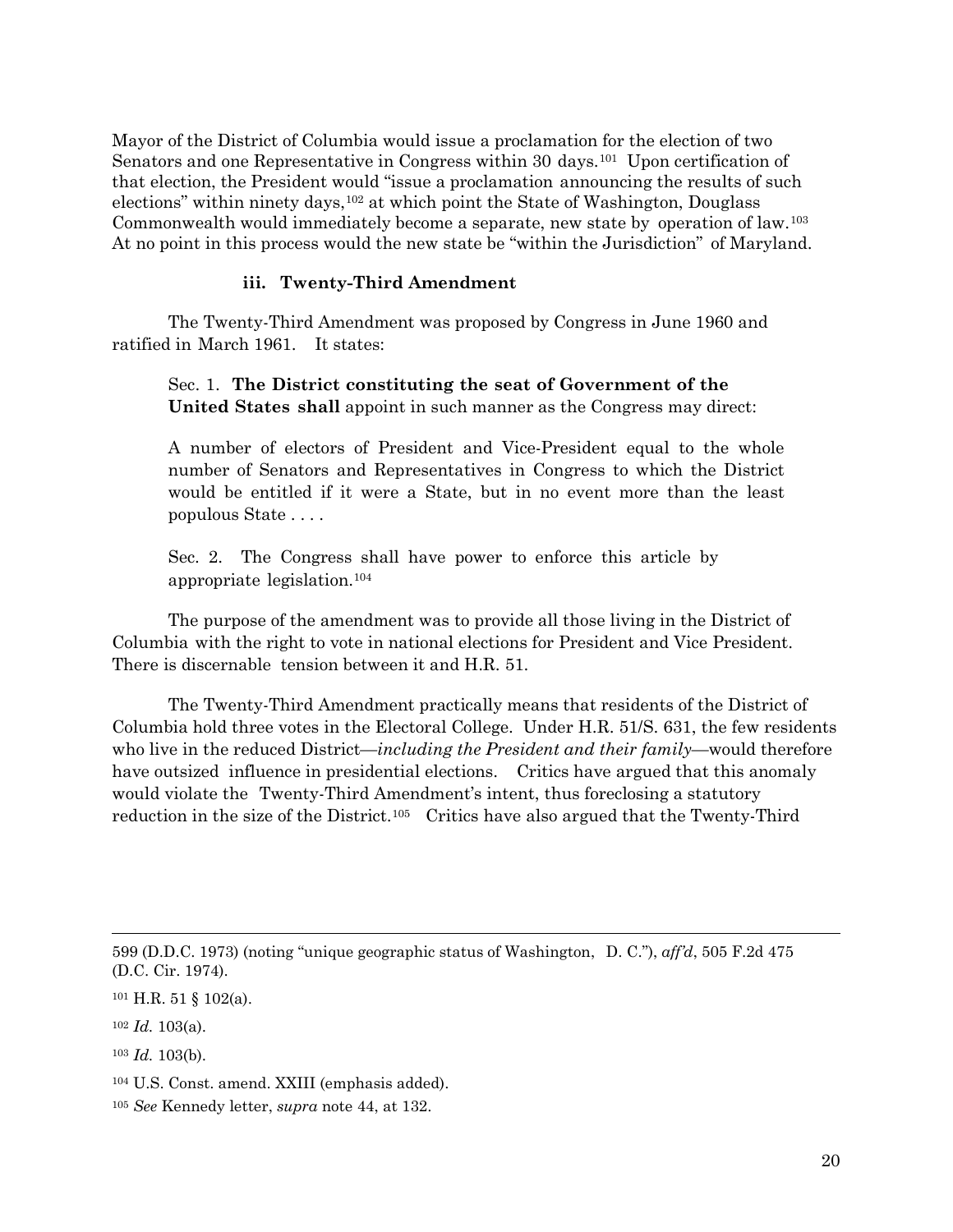Amendment, by giving the District three electoral votes, contemplates the continued existence of a large populated federal district.<sup>[106](#page-20-0)</sup>

However, these arguments are not supported by the text of the Amendment or any other part of the Constitution. The Twenty-Third Amendment, like the District Clause, makes no mention of a minimum geographic size or population in the federal district and it applies regardless of changes in the District's population. "[I]n general, the Constitution is not violated anytime the factual assumptions underlying a provision change.["107](#page-20-1) Thus, changing the factual premise underlying the Twenty-Third Amendment—that there will be a large populated district—does not violate its terms granting electoral rights to residents of that district.

Indeed, there is no inherent *conflict* between H.R. 51/S. 631 and the text of the Twenty-Third Amendment. Although peculiar, this result does not pose a constitutional obstacle to H.R. 51. The concerns raised by the interaction of H.R. 51 with the Twenty-Third Amendment are policy considerations, not constitutional limits.

The most significant concern is with the allocation of three electoral votes to residents of the reduced District, including the President and their family. This may be bad policy, but not unconstitutional. Moreover, H.R. 51 seeks to avoid the problem in two ways: (1) by repealing  $3 \text{ U.S.C.} \$   $21,^{108}$  $21,^{108}$  $21,^{108}$  which presently provides for the District's participation in federal elections—thus leaving it without appointed electors—and (2) by kickstarting "Expedited Procedures for Consideration of Constitutional Amendment Repealing 23rd Amendment."[109](#page-20-3) While these measures do not likely escape the Amendment's mandatory language (i.e., "The District . . . *shall* appoint" electors), neither does the Amendment foreclose the Act from a constitutional standpoint.[110](#page-20-4) As <sup>a</sup> separate practical matter, it is worth noting that repealing the Twenty-Third Amendment will itself require a constitutional amendment. Thus, despite the appeal of H.R. 51 as a legislative resolution to D.C. statehood, the Act would not foreclose the need to engage in the

<span id="page-20-3"></span><sup>109</sup> *Id.* § 206.

<span id="page-20-0"></span><sup>106</sup> *See id.* at 134 ("[A] persuasive argument can be made that the adoption of the 23d Amendment has given permanent constitutional status to the existence of a federally owned 'District constituting the seat of government of the United States,' having a substantial area and population."). *But see id.*  ("This is not to imply that the existing boundaries of the District of Columbia are immutable or that Congress could not move the seat of government to a different location. . . .").

<span id="page-20-1"></span><sup>107</sup> *See* Dinh, *supra* note 50, at 84 (citing *Adams*, 90 F. Supp. 2d. at 50).

<span id="page-20-2"></span><sup>108</sup> *See* H.R. 51 § 205.

<span id="page-20-4"></span><sup>110</sup> *See* Kennedy letter, *supra* note 44, at 132 ("[The Twenty-Third] amendment does not leave it up to Congress to determine whether or not the District of Columbia shall cast three electoral votes in a particular presidential election. It contains a clear direction that the District 'shall appoint' the appropriate number of electors, and gives Congress discretion only as to the mechanics by which the appointment is made."). *But see* Phillip G. Shrag, *The Future of District of Columbia Home Rule*, 39 CATH. U. L. REV. 311, 348-49 (1990) (arguing Twenty-Third Amendment is not self-executing, so Congress can simply decline to provide electors for the District); *see also* Raven-Hansen, *supra* note 44, at 187-88.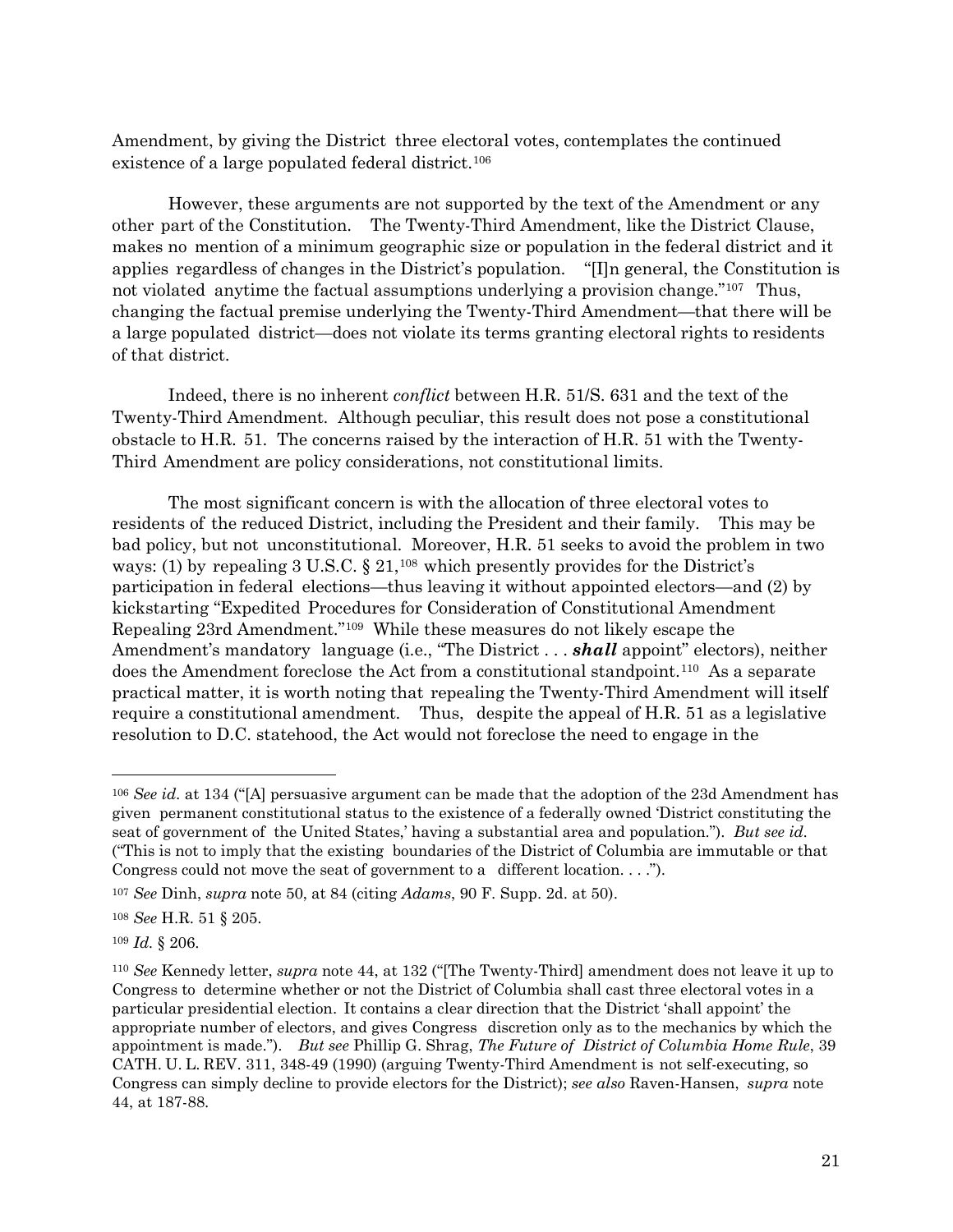amendment process. However, given the interest in ensuring fairly appointed electors, Congress should have a strong incentive to begin the expedited procedures for repealing the Twenty-Third Amendment.

#### **iv. Minimum Requirements of Statehood**

One final argument has been made against D.C. statehood, namely that the new state "effectively lacks the minimum requirements to become a state."[111](#page-21-0) This argument takes the premise that "[t]here are . . . certain effective minimum requirements defining a 'state eligible for admission to the Union, which are not found in the Constitution."<sup>[112](#page-21-1)</sup> For example, statehood detractors argue that a state must have a large enough population and enough resources to support a state government and uphold its share of the cost of the federal government.[113](#page-21-2) Second, critics argue that any new state must have sufficiently diverse interests to function as "a proper Madisonian society."[114](#page-21-3) Only then, in this view, could the state serve as an appropriate counterweight to federal authority.[115](#page-21-4)

In essence, opponents of D.C. statehood argue that it is "too small, too poor, and too identified with the federal government" to satisfy these requirements.[116](#page-21-5) However, as explained, there are no explicit requirements for statehood other than states should not be formed from within or by joining lands of states without those states' consent and must have "a republican form of government." This has led Professor Raven-Hansen to characterize the argument as "strictly a political one, dressed up in constitutional garb."[117](#page-21-6)

To the extent there is any authority requiring sufficient population and financial viability for statehood, it can only be found in a House Committee report on Alaskan statehood prepared in 1957.[118](#page-21-7) That report describes these requirements as "historical standards" and "traditionally accepted requirements for statehood."[119](#page-21-8) However, they are not implicit constitutional requirements. They have not even been strictly applied as historical standards.<sup>[120](#page-21-9)</sup>

<span id="page-21-0"></span><sup>111</sup> OLP, *supra* note 43, at 59. *But see* Raven-Hansen, *supra* note 44, at 191-92 (rejecting argument).

<span id="page-21-1"></span><sup>112</sup> OLP, *supra* note 43, at 59*.*

<span id="page-21-2"></span><sup>113</sup> *See id.* at vi, 59-62.

<span id="page-21-3"></span><sup>114</sup> *See id.* at v, 62-63; *see also* The Federalist No. 51 (James Madison) (Clinton Rossiter, ed., 1961).

<span id="page-21-4"></span><sup>115</sup> *See* OLP, *supra* note 43, at 63-67; *see also* The Federalist No. 51, at 323 (James Madison).

<span id="page-21-5"></span><sup>116</sup> Raven-Hansen, *supra* note 44, at 166.

<span id="page-21-6"></span><sup>117</sup> *Id.* at 189.

<span id="page-21-7"></span><sup>118</sup> *See* H.R. Rep. No. 624, 85th Cong., 1st Sess. 11 (1957).

<span id="page-21-8"></span><sup>119</sup> *Id.*

<span id="page-21-9"></span><sup>120</sup> *See* Northwest Ordinance of 1787, *reprinted in* Act of Aug. 7, 1787, 1 Stat. 50, 53 n.(a) (1789) (setting the first population standard for statehood at 60,000 people; however, that standard was subsequently disregarded on five occasions); General Accounting Office, Experiences of Past Territories Can Assist Puerto Rico Status Deliberations 12 (1980) (listing states with "dubious economic potential" at the time of their admission); *see generally* Raven-Hansen, *supra* note 44, at 191.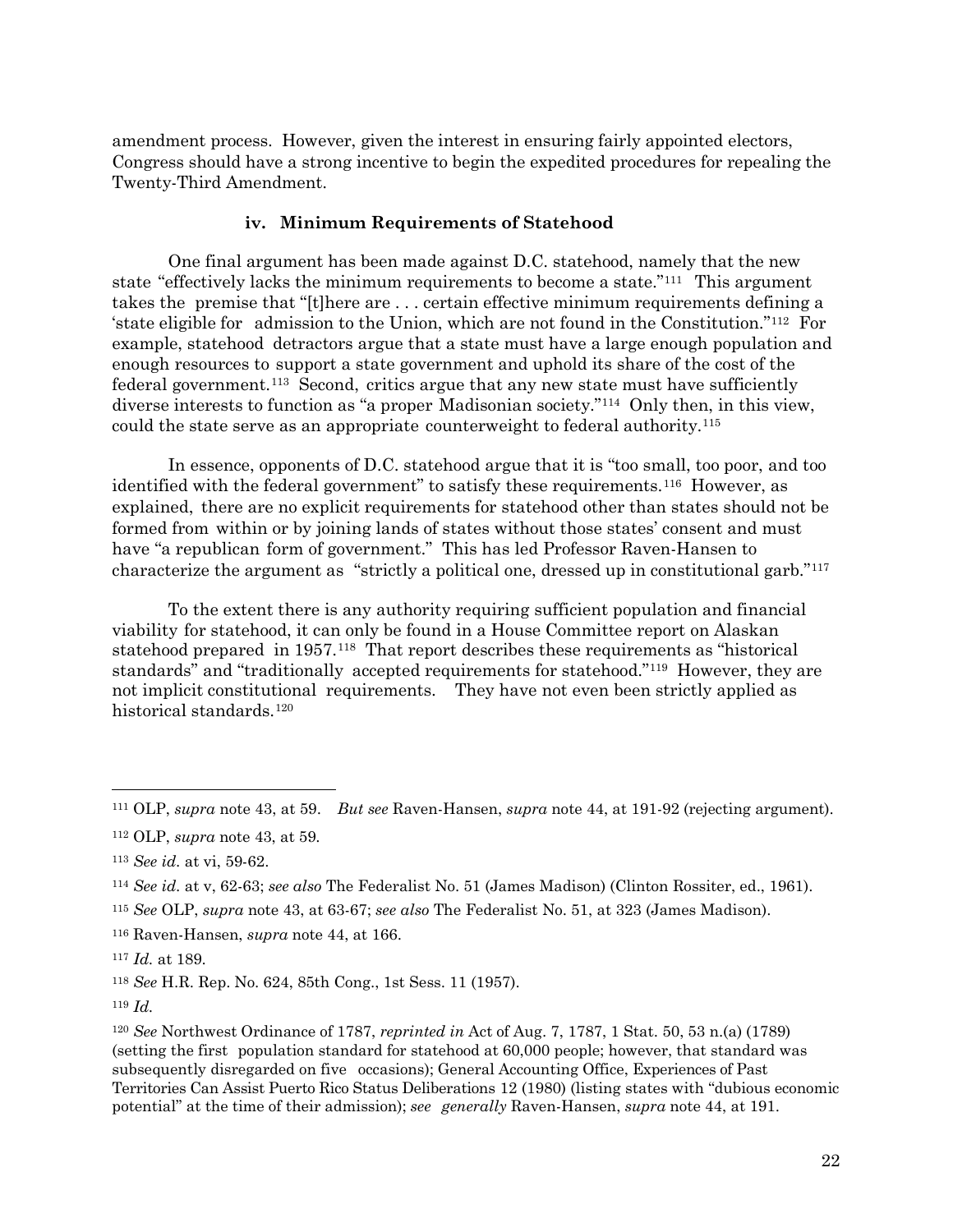Second, Congress has not articulated a "multiplicity of interests"[121](#page-22-0) standard. Indeed, according to Professor Raven-Hansen, "[t]he ideal Madisonian society was actually a construct which Madison directed toward American society as a whole, not each component state.["122](#page-22-1) Had that concept been applied to the original thirteen colonies—or Utah for that matter, with an overwhelmingly Mormon population now and at the time it was admitted to the Union—they might have failed to gain statehood.

Furthermore, it is not even clear that a new State of Washington, Douglass Commonwealth would lack this "multiplicity of interests." While the federal government is undeniably the primary economic driver in the District, it is simply "untrue and patronizing" to assert that there are no competing interests in the District or that its identity is wholly wrapped up with the national government.<sup>123</sup> Regardless, these considerations are nothing more than policy considerations—for Congress to decide—not constitutional limits on D.C. statehood.[124](#page-22-3) These issues are precisely what this hearing intends to review.

### **III. Conclusion**

Continued congressional control of the District of Columbia and its residents undermines the fundamental principle of self-government and is antithetical to a free society. Congressional interference in D.C.'s autonomy has had disastrous consequences for the health and welfare of District residents. Congress has an opportunity to rectify a great injustice that has left hundreds of thousands of Americans in the District of Columbia unable to fully participate in our representative democracy. Disenfranchised District residents deserve full representation in Congress, and the true autonomy and selfgovernance that comes with statehood.

If you have any questions, please contact Sonia Gill, Senior Legislative Counsel, at [sgill@aclu.org.](mailto:sgill@aclu.org)

<span id="page-22-0"></span><sup>121</sup> The Federalist No. 51 (James Madison) (1961).

<span id="page-22-1"></span><sup>122</sup> Raven-Hansen, *supra* note 44, at 191.

<span id="page-22-2"></span><sup>123</sup> *See id.* at 192.

<span id="page-22-3"></span><sup>124</sup> Indeed, though multiple Departments of Justice have raised these concerns, even they have recognized that these are political, not constitutional concerns. *See* OLP, *supra* note 43, at v ("The District of Columbia lacks this essential *political* requisite for statehood.") (emphasis added); *see also District of Columbia Representation in Congress: Hearing on S.J. 65 Before the Subcomm. on the Constitution of the S. Comm. on the Judiciary*, 95th Cong., 2d Sess. 17-18 (1978) (testimony of Assistant Attorney General John M. Harmon), *reprinted in* OLP, *supra* note 43, at 92, 94 ("At this point, a *practical* problem is presented.") (emphasis added); *Representation for the District of Columbia: Hearings on Proposed Constitutional Amendment to Provide for Full Congressional Representation for the District of Columbia Before the Subcomm. on Civil and Constitutional Rights of the H. Comm. on the Judiciary*, 95th Cong., 1st Sess. 126 (1977) (testimony of Assistant Attorney General Patricia M. Wald), *reprinted in* OLP, *supra* note 43, at 98, 100 ("This presents *practical and even theoretical* problems.") (emphasis added).